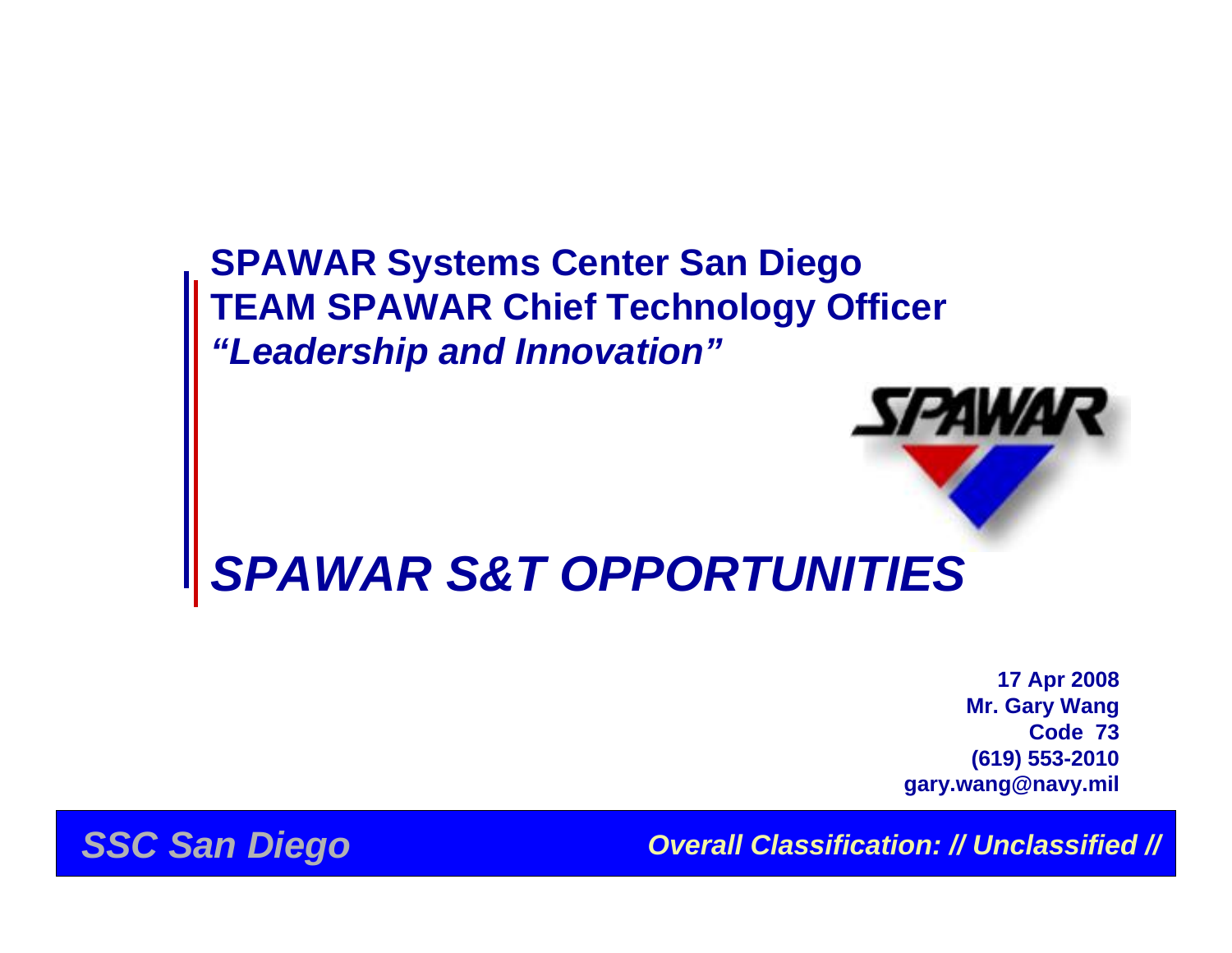

# *S & T OPPORTUNITIES*



- **Industry and Government Teaming**
	- **CCAT (Center for Commercialization of Advanced Technologies)**  Commercialization of emerging technologies (private and government) / Stephen Lieberman, stephen.lieberman (553-2778); <http://www.ccatsandiego.org/>
	- **CRADAS (Cooperative Research & Development Agreement)** Means to perform research with industry Stephen Lieberman, stephen.lieberman (553-2778); Roger Boss, roger.boss (553-1606)
	- **Commercial Sales Agreement (U.S. Code 2539B) and Work for Private Parties (U.S. Code 2563)**

Laws & policies to increase private sector access to defense-unique capabilities Raj Samuel, raj.samuel (767-4156)

- **SBIR (Small Business Innovation Research)** Contracts awarded to small businesses for innovative research through congressionally mandated federal program. Steve Stewart, steve.stewart (553-2546)
- **MP (Mentor Protégé)** Small business partnering with large companies in developing innovative technologies Cliff Hudson, cliff.hudson (553- 7442)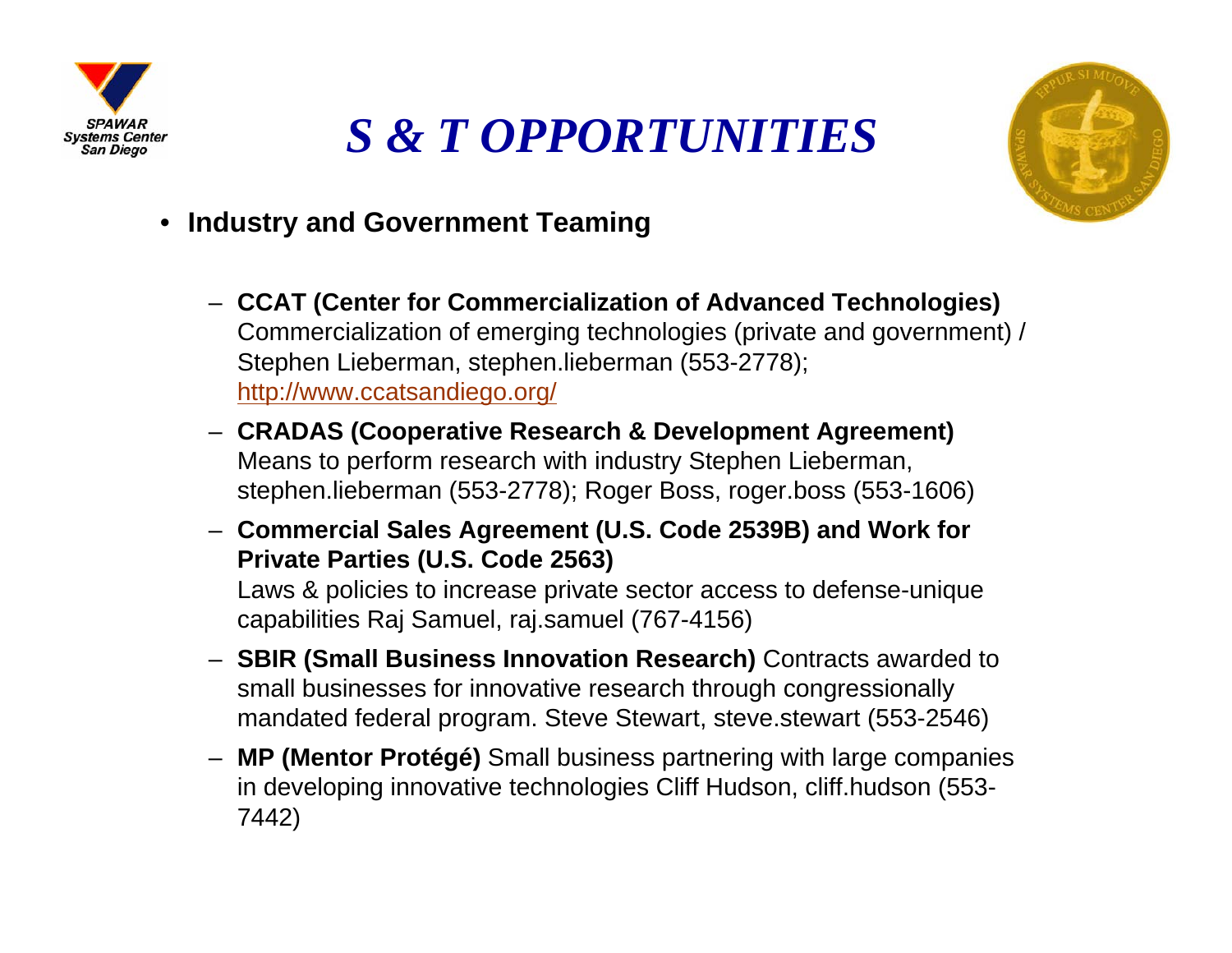

# *S & T OPPORTUNITIES (cont)*



- **CTO Services for Transition, Technology Strategies, and Forecasting**
	- **ILIR (In-House Laboratory Independent Research)** Internal discretionary 6.1 funds from ONR emphasizing basic research / Roger Boss, roger.boss [\(x31606\) https://donst.nrl.navy.mil/cgi-bin/login](https://donst.nrl.navy.mil/cgi-bin/login-form.cgi)[form.cgi](https://donst.nrl.navy.mil/cgi-bin/login-form.cgi)
	- **IAR (Independent Applied Research)** Internal discretionary 6.2 funds from ONR emphasizing revitalization and transition / Roger Boss, (x31606)<https://donst.nrl.navy.mil/cgi-bin/login-form.cgi>
	- **S&T Capabilities Initiative** Internal G&A funding emphasizing 6.2-6.3 transitions / Roger Boss, roger.boss (x31606)
	- **S&T Challenges** Internal funding used to support for about 5 yrs a team of researchers building a 6.1-6.3 S&T capability vital to the Center's mission / Eric Hendricks, eric.hendricks (x31624) / Roger Boss, roger.boss (x31606)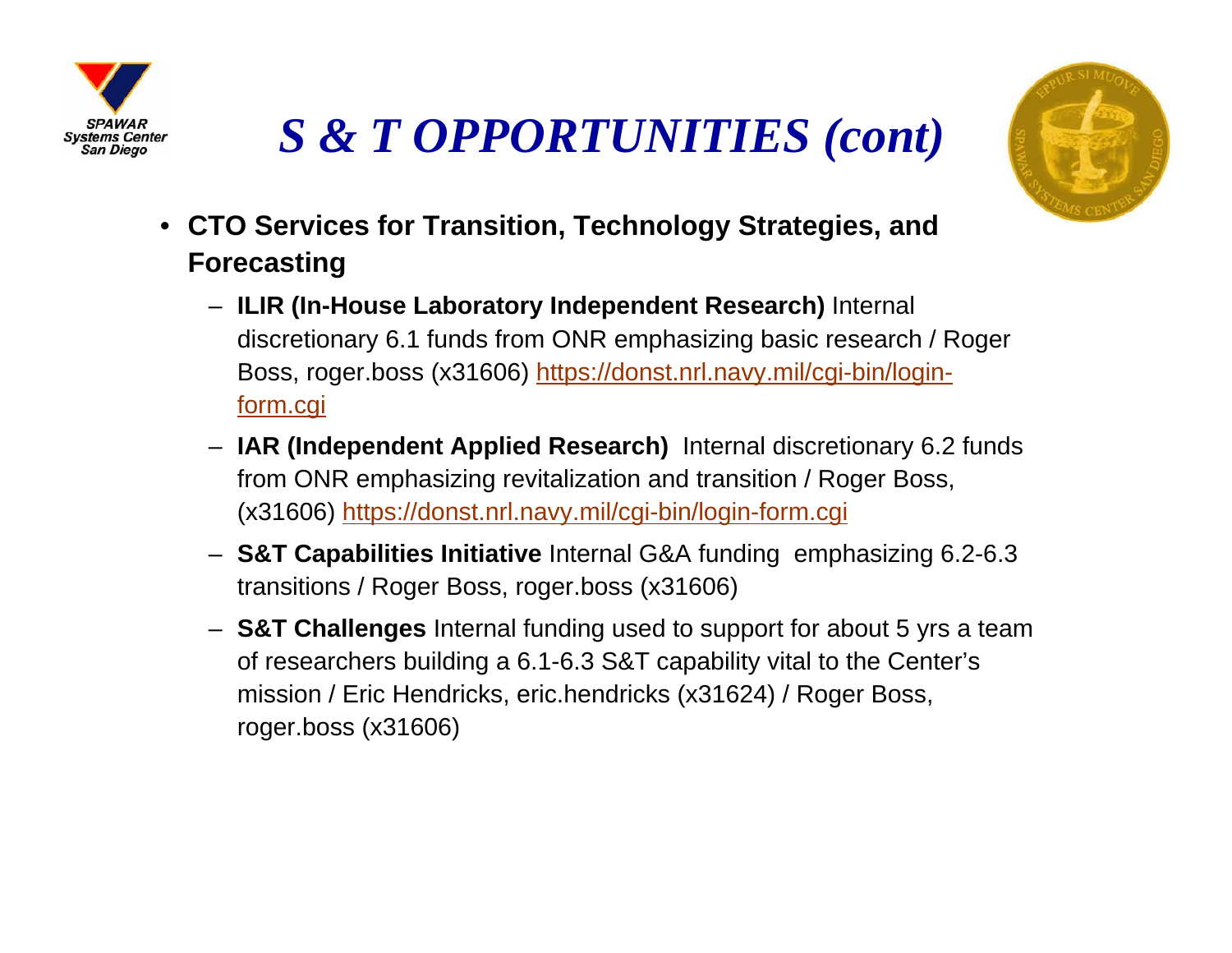

### *Outline*



- •**What is T2**
- •**Why do we do T2**
- •**How do we do T2**
- •**What's in it for you? for the Navy?**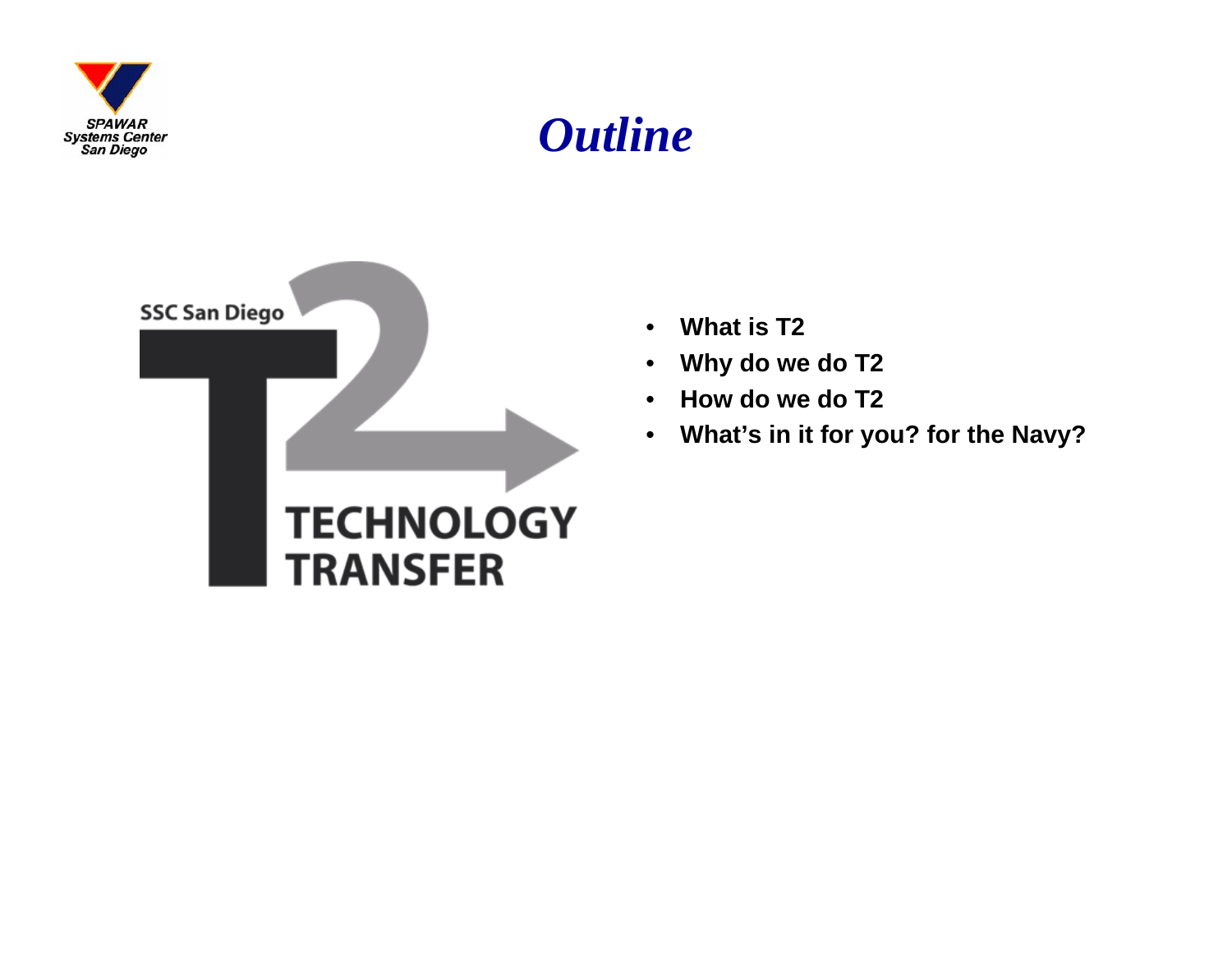

### *What is T2*



*Adapted from Ricardo dos Santos, Sr. Director of New Business Development, Qualcomm, Inc.*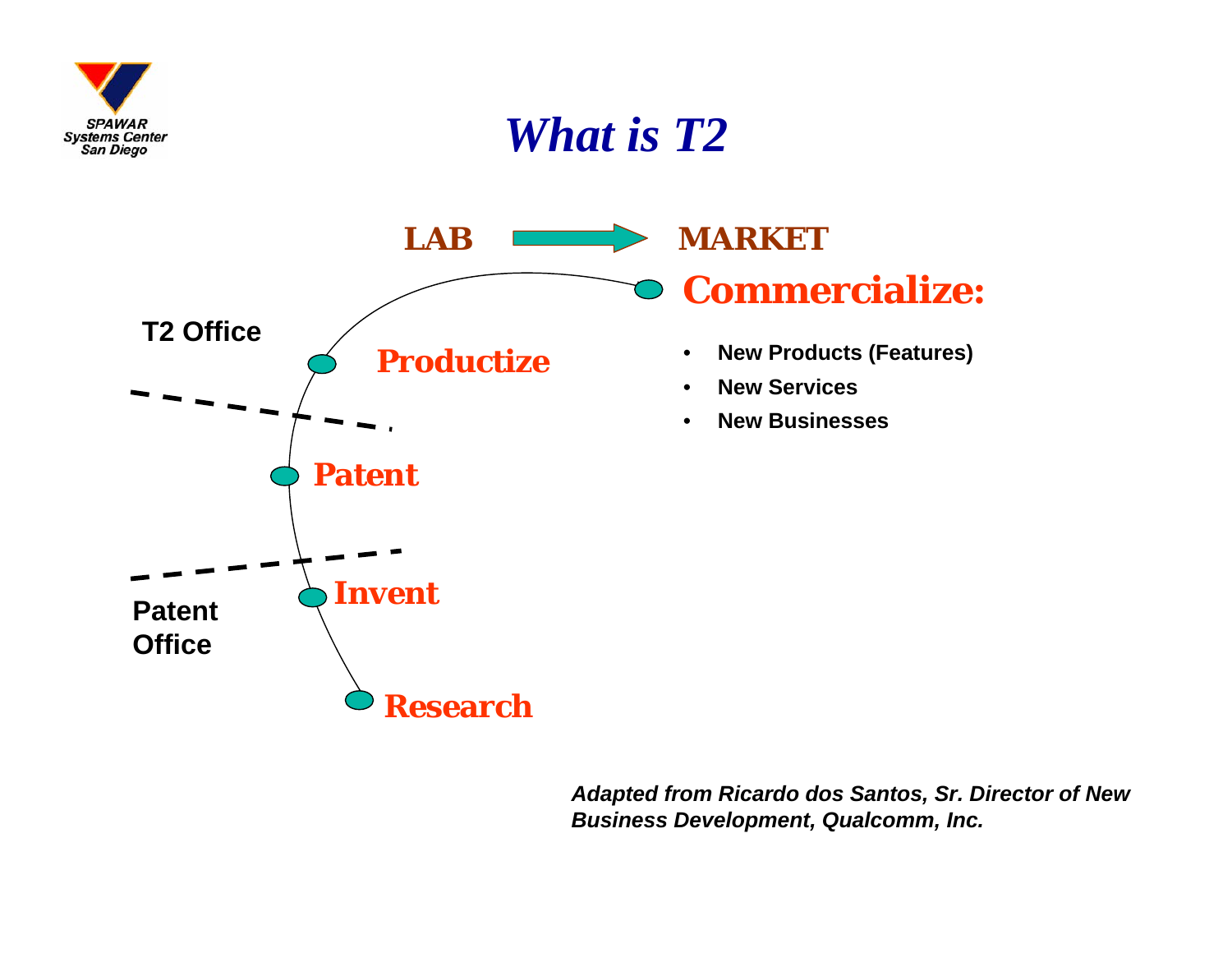

### *Lab to Market Example: QwikLite Technology*









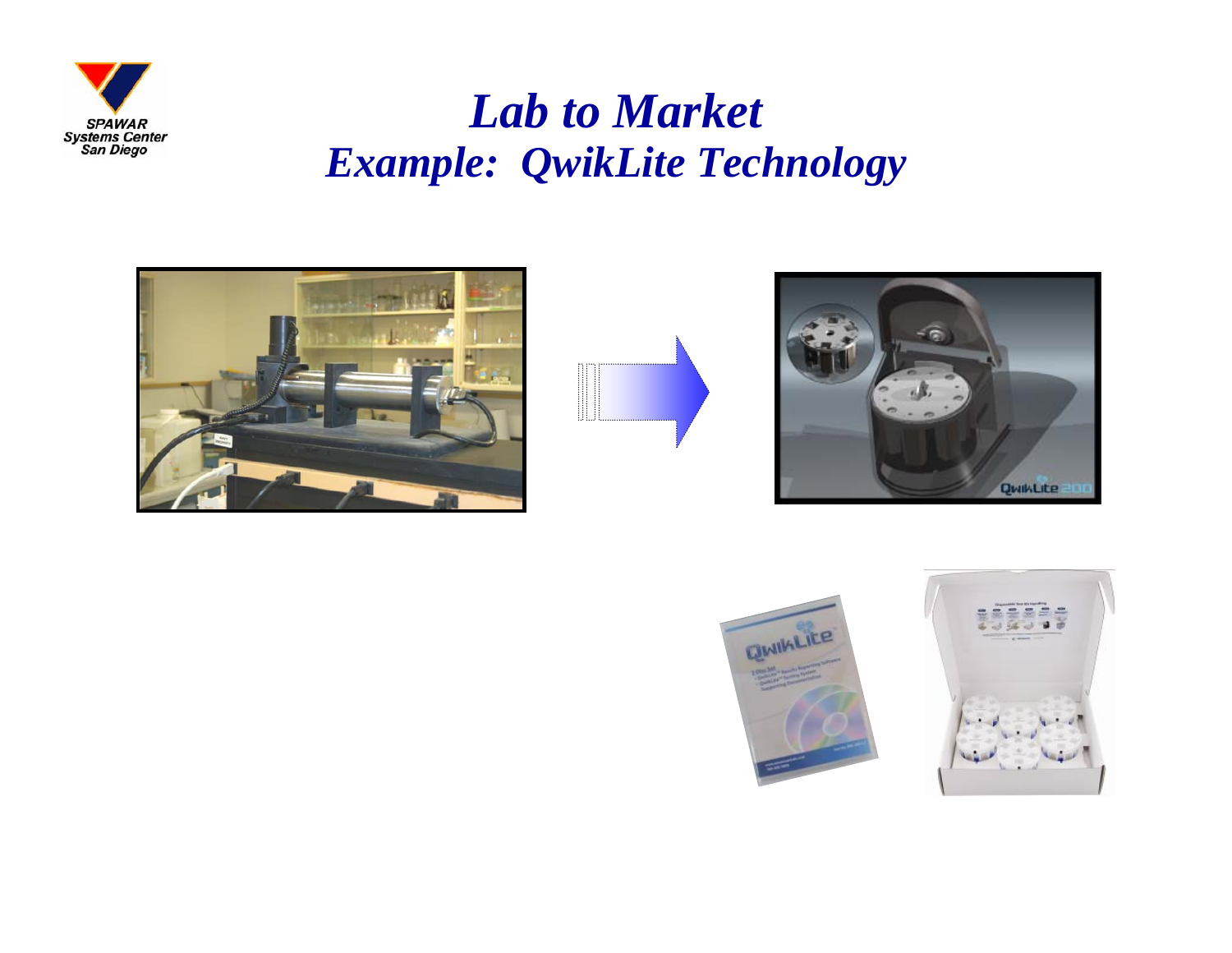

### **Background** *Top 100 USPTO Patent Recipients*

**Navy averaged 59th out of top 100 Patent Recipients for years 2001-2006**

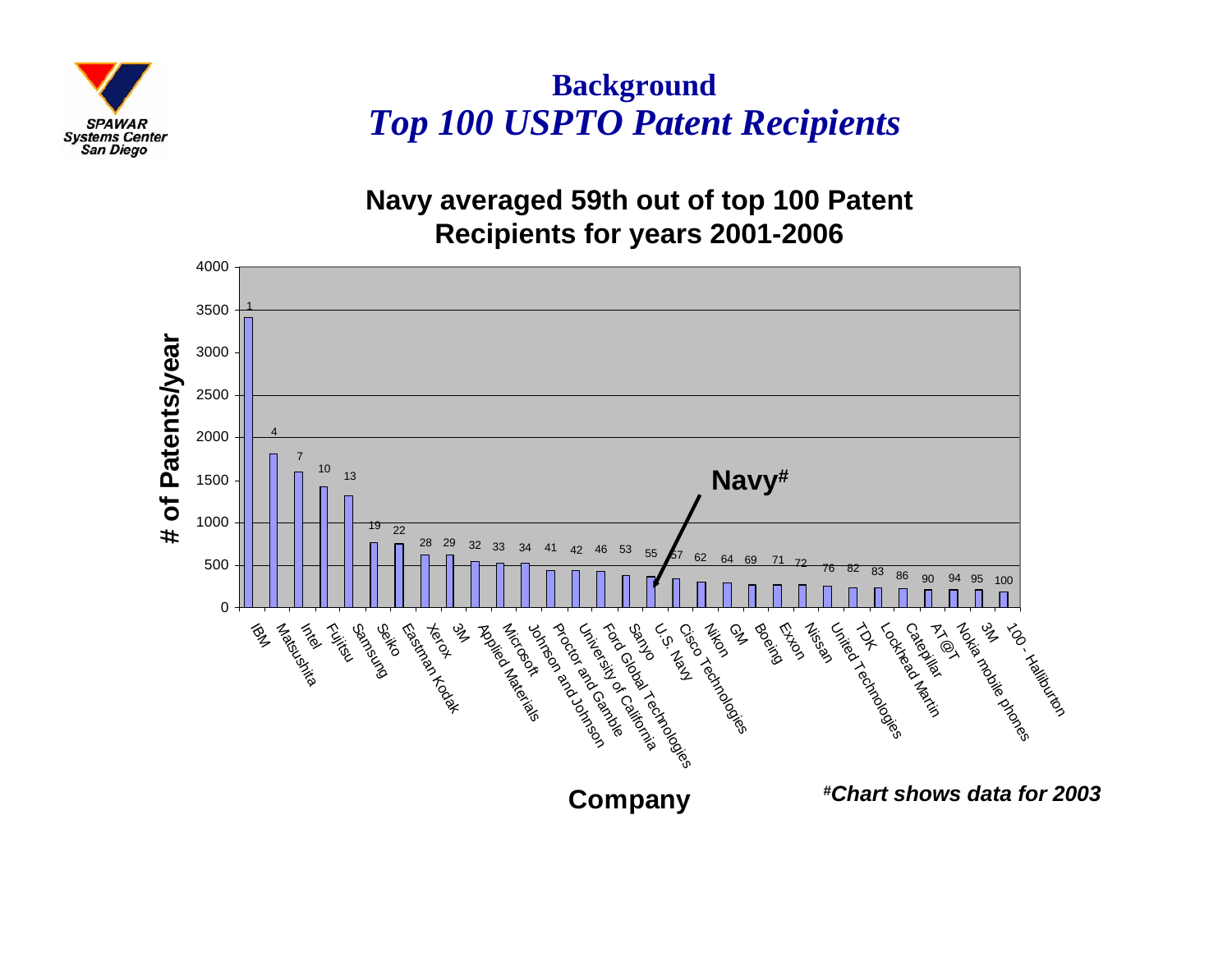

### **Background** *SSC San Diego vs. San Diego Based Companies*

**SSC San Diego ranked 5th compared to San Diego based corporate patent recipients in 2006**

| <b>Rank/Company</b>             | <b>Number of Patents</b> |
|---------------------------------|--------------------------|
| 1. Qualcomm                     | 200                      |
| 2. Kyocera Wireless             | 32                       |
| 3. Applied Micro Circuits Corp. | 30                       |
| 4. Science Applications Int.    | 24                       |
| 5. SSC San Diego                | 21                       |
| 6. Agouron Pharmaceuticals      | 19                       |
| 7. Cymer                        | 18                       |
| 8. Genral Atomics               | 14                       |
| 9. Gen-Probe                    | 14                       |
| 10. Diversa                     | 11                       |
| 11. Amylin Pharmaceuticals      | 9                        |

*Data from San Diego Union, 25 Jan 2006 -- SSC SD data added. (Does not include data from local Universities)*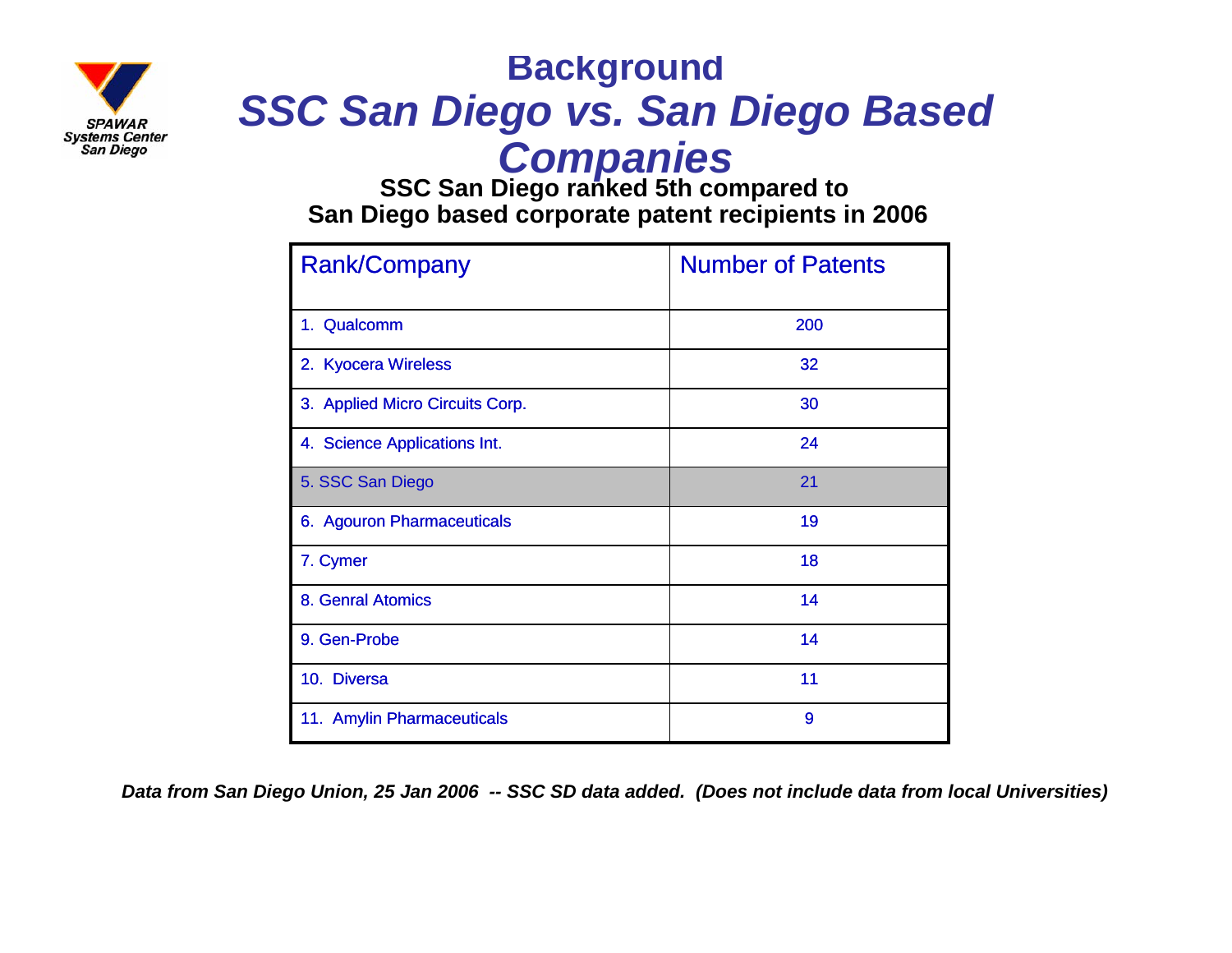

### *Why do T2*

- •Facilitate the transfer of SSC San Diego innovations for the benefit of public and warfighter
- $\bullet$ Enhance the research experience of SSC San Diego scientists and engineers through technology transfer
- $\bullet$ Promote economic development by leveraging SSC San Diego innovations
- $\bullet$ Provide financial incentives to SSC San Diego scientists and engineers to stimulate technological innovations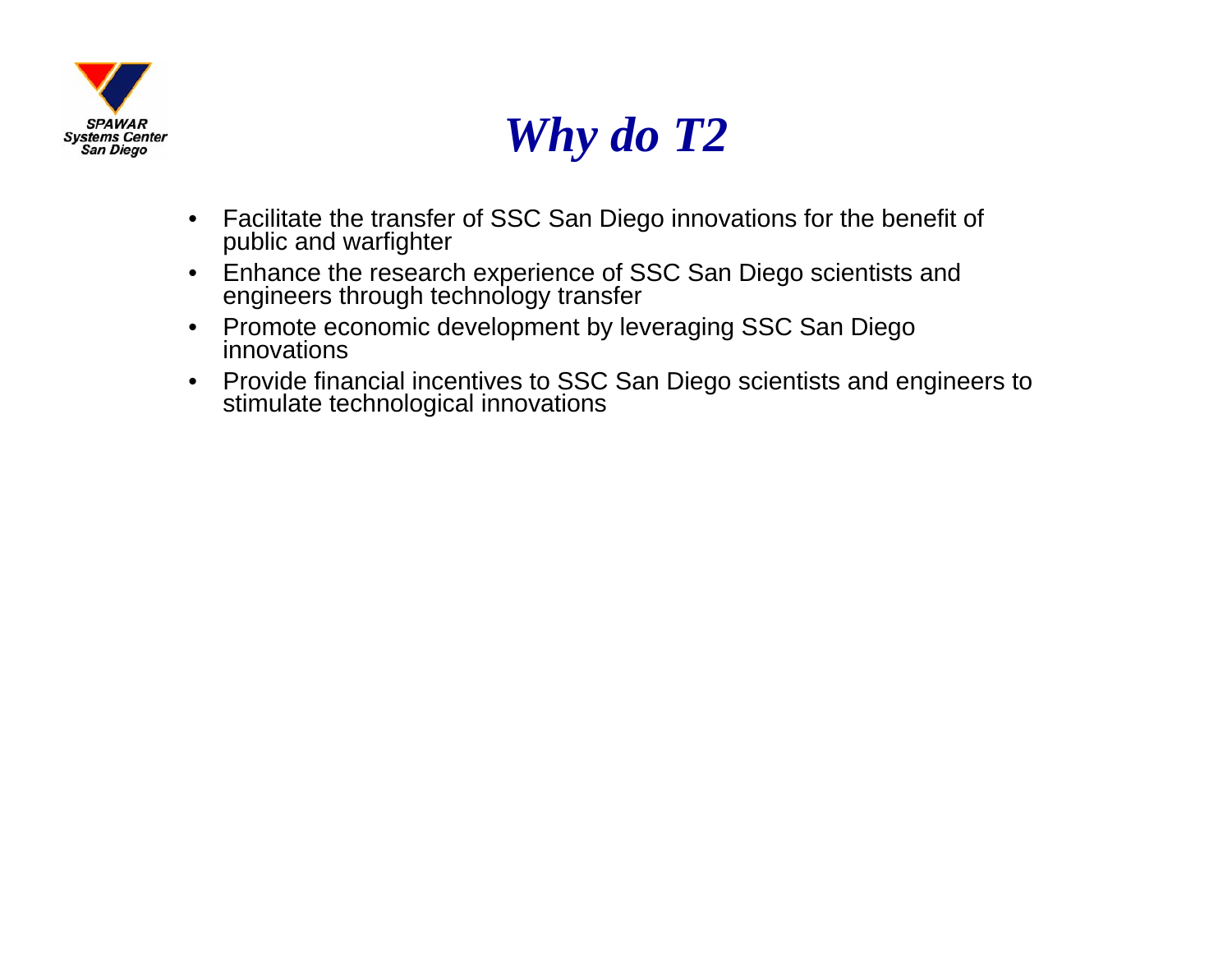

### *How: T2 Vehicles*

- Patent License Agreements (PLAs)
- $\bullet$ Cooperative Research and Development Agreements (CRADAs)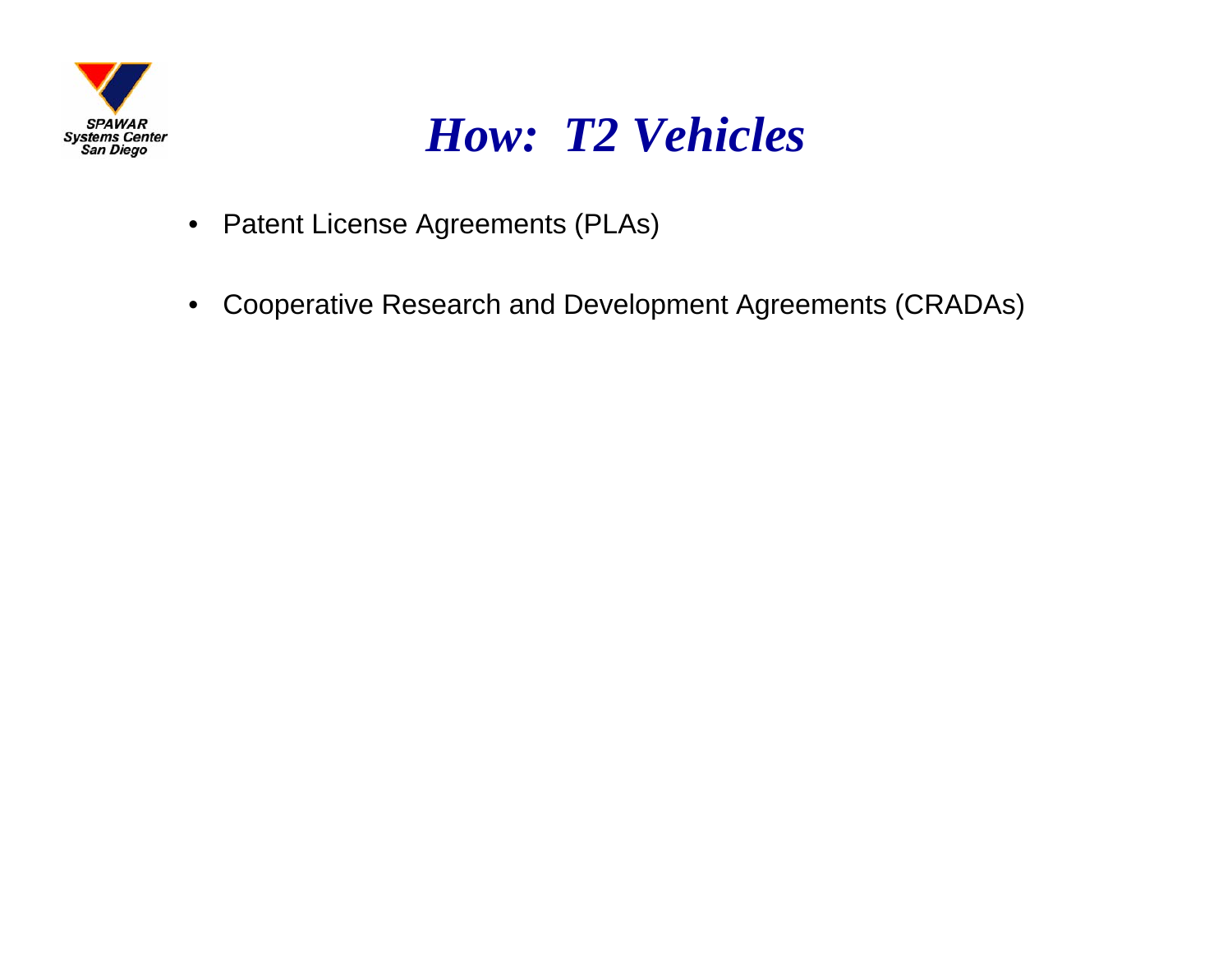

### **Licensing** *Guiding Principles*

- **Benefit the public and the warfighter.**
- **Licensee should be capable of bringing the invention to the marketplace.**
- **Timely development, marketing, and deployment of the invention.**
- **Fair consideration in exchange for the grant of commercial licensing rights***.*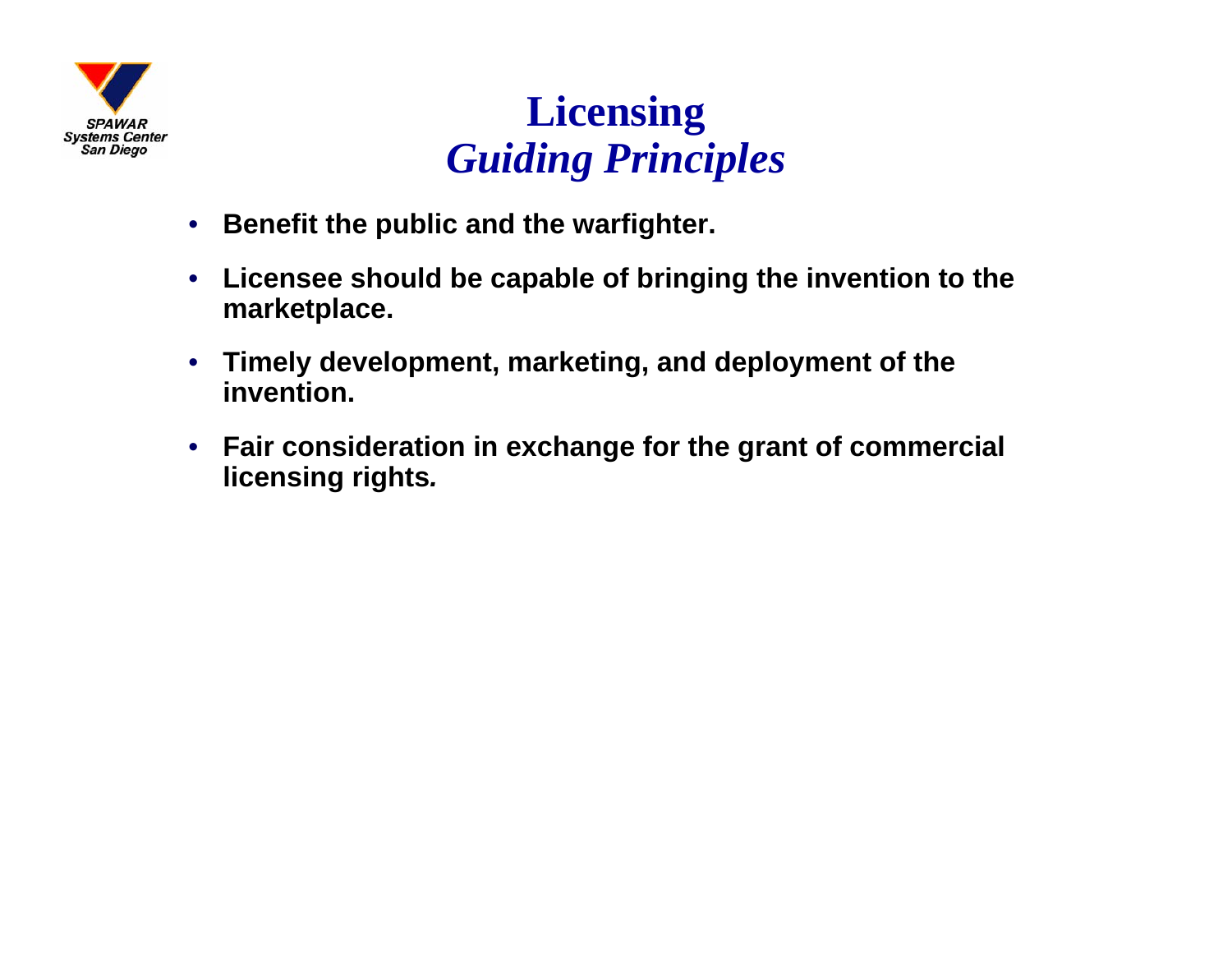

# *Technology Transfer: How*

**T2 Brochures**

The Office for Technology Transfer (T<sup>2</sup>)

**T2 Web Site**



#### **House**

**Technology Transfer** 



loans and Nevel Werfare Sederow Center San Illega (SSC ord in the U.S. Newy's a SSC San Diego and the boat city in an offset to

ot's interest in patents perallels that of pr at does not compete in the commercial market. One reason the Go patents is to transfer technology developed with Government research and est funds to the public and private sector. Intellectual property, such as patent to, patrolls and other forms of protection that the Gre of receives, may b med to interested parties on a repully-bearing basis who agree to commerciative the<br>ation for the bonefit of the general public.

For more information regarding inchestogy transfer at to join our mailing flat, to be alorted<br>of newly issued patents, please contact on at 1200ng ment.meg.coll

*http://enterprise.spawar.navy.mil/body.cfm?type=c&category=29&subcat=211*





**UTB** 

#### **T2 MISSION**

The Office for Technology Transfer (T<sup>2</sup> easy for commercial businesses or stcompanies to access and implement technologies. Our mission is to facility enhance the transfer of intellectual pr resources and information between S and the business community in an effi the commercial value of inventions at work. In addition, there are other be such as:

. Stinwlating our economy with mor facturing and high-technology jobs . Increasing competitiveness within t sector

. Gaining visibility within the technical community

### **T2 TIP Sheets**



**Light-Induced Mechanical Motion**

The U.S. Navy seeks to commercialize a technology for light-induced mechanical motion through patent licensing and collaborative commercial partnerships. The base patent is U.S. Patent 6,143,138: Visible light pH change for activating polymers and other pH dependent reactants.

#### **Background**

A number of natural and synthetic fibers and gels expand and contract when exposed to an environmental change, such as exposure to a change in solvent<br>composition, temperature, pH, electric field or photo irradiation. As a commercially<br>exploitable technology, the fibers and gels have applications use in sensors, switches, motors, pumps, and non-metallic operations; as well as<br>use in the medical and robotic fields where it is envisioned that these materials will<br>be able to carry out the function of human muscle tiss causes damage to the solution, and heat buildup is discharged too slowly for a quick return of the compound to its natural resting state. SSC San Diego has created a technology that overcomes these deficiencies.

#### **The Technology**

With a bit of light and a simple solution of polymers, SSC San Diego has created a new and novel way to induce mechanical motion in the form of contraction and expansion, and has patents on both the method and apparatus for doing so. When exposed to visible light, the solution's pH balance changes and the polymer reacts<br>by contracting. The polymer can maintain the contraction indefinitely, all the while<br>discharging heat from the light so that once the light polymer solution can be made to respond rapidly to a change in pH while the heat-release mechanism of the invention allows the polymer to return to its initial configuration in milliseconds.

#### **Key Benefits**

 Indefinite contraction times No need for UV light; needs only non-damaging visible light Continuous heat discharge allows the solution to return to its original state in milliseconds

#### **Development Status**

- DoD 5000 Series Technical Readiness Level 6: Tested in Relevant Environment
- Three patents issued:
	- 1. 17 Aug 2004: U.S. Patent 6,776,971 2. 27 July 2004: U.S. Patent 6,699,442
	- 3. 07 Nov 2000: U.S. Patent 6,143,138

**For more information regarding technology transfer, please contact us at (619) 553–2778 or email t2@spawar.navy.mil**

SD 691, April 2007. SSC San Diego, San Diego, CA 92152–5001 Approved for public release; distribution is unlimited.



#### Example: Artificial muscle application of polymer solution

Space and Naval Warfare Systems Center San Diego (SSC San Diego) is the U.S. Navy's research, development, test and evaluation, engineering and fleet support center for command, control and communication systems and ocean surveillance.http://www.spawar.navy.mil/sandiego





When to visible the polymer strand contracts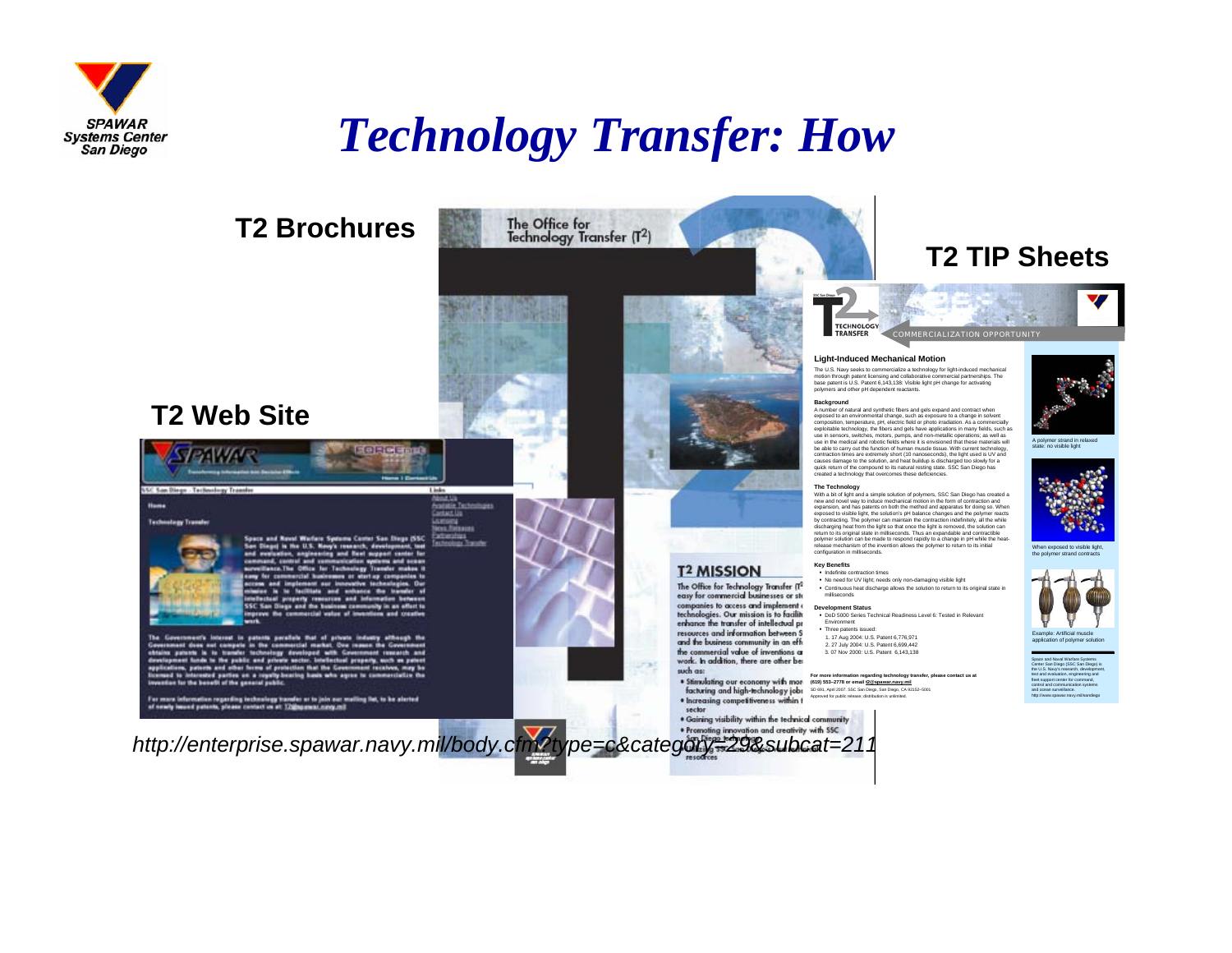

### *Technology Transfer: How Marketing Cont.*

| Subject: SSC San Diego Technology Transfer Email Alerts                                                                                                                                                                                                                                                                                                                                                                                                                                                                                                                                                     |
|-------------------------------------------------------------------------------------------------------------------------------------------------------------------------------------------------------------------------------------------------------------------------------------------------------------------------------------------------------------------------------------------------------------------------------------------------------------------------------------------------------------------------------------------------------------------------------------------------------------|
|                                                                                                                                                                                                                                                                                                                                                                                                                                                                                                                                                                                                             |
| SSC SAN DIEGO TECHNOLOGY TRANSFER EMAIL ALERT - Message (HTML)<br>Ð.                                                                                                                                                                                                                                                                                                                                                                                                                                                                                                                                        |
| Type a question for help<br>Edit View Insert Format Tools Actions Help<br>©vReply   ©xReply to All   \$@Forward   ⊕ ha   ▼   B X   ▲ - ◆ - &   ② B & & _                                                                                                                                                                                                                                                                                                                                                                                                                                                    |
| Vincent Crowley [vcrowley@spawar.navy.mil] <vcrowley@spawar.navy.mil><br/>Sent: Thu 1/17/2008 5:01 PM<br/>From:<br/>Undisclosed-Recipient:;<br/>To:<br/>Cc:</vcrowley@spawar.navy.mil>                                                                                                                                                                                                                                                                                                                                                                                                                      |
| Subject: SSC SAN DIEGO TECHNOLOGY TRANSFER EMAIL ALERT                                                                                                                                                                                                                                                                                                                                                                                                                                                                                                                                                      |
| Greetings from the Technology Transfer office at Space & Naval Warfare System Center, San Diegol (SSC San Diego)                                                                                                                                                                                                                                                                                                                                                                                                                                                                                            |
| We are pleased to announce the launching of a new periodic email alert to notify you of new technologies as they become available for licensing and/or collaborative<br>commercial partnerships. In addition we have a new Technology Transfer website located at http://enterprise.spawar.navy.mil/techtransfer.                                                                                                                                                                                                                                                                                           |
| Here are two recent technologies:                                                                                                                                                                                                                                                                                                                                                                                                                                                                                                                                                                           |
| <b>TECHNOLOGY 1: Intelligent Decision Support System</b>                                                                                                                                                                                                                                                                                                                                                                                                                                                                                                                                                    |
| Scientist Stuart Rubin has developed an intelligent decision support system which outperforms contemporary expert systems by allowing for user-controlled creativity in<br>the decision making process. This vastly reduces the primary cost of acquiring and maintaining knowledge for a decision support system. Applications include:<br>helpdesks that support telephone callers, medical and automotive diagnosis, etc.                                                                                                                                                                                |
| For more information on this technology, click here                                                                                                                                                                                                                                                                                                                                                                                                                                                                                                                                                         |
| TECHNOLOGY 2: Electroactive Polymer Biaxial Braid                                                                                                                                                                                                                                                                                                                                                                                                                                                                                                                                                           |
| SSC San Diego researcher Michael Blackburn has developed an electroactive polymer (EAP) biaxial braid which revolutionizes current EAP structures. The benefits of<br>the biaxial braid over current technologies are: decreased bulk and mass, increased flexibility and local shape control, and the technology can be utilized in<br>unconventional settings. Shapes can be woven to create necessary structures depending on application, allowing for snake-like movements to climb or swim. Potential<br>markets include: robotics, industrial, medical/surgical devices and nano electrical devices. |
| For more information on this technology, click here                                                                                                                                                                                                                                                                                                                                                                                                                                                                                                                                                         |
| SSC San Diego is actively seeking industry partners interested in licensing or initiating a Cooperative Research and Development Agreement (CRADA). The Office for<br>Technology Transfer makes it easy for commercial businesses or start-up companies to access and implement our innovative technologies. Our mission is to facilitate<br>and enhance the transfer of intellectual property resources and information between SSC San Diego and the business community in an effort to improve the commercial<br>value of inventions and creative work.                                                  |
| For more information regarding these technologies or any of the other technologies we have available check out http://enterprise.spawar.navy.mil/techtransfer or contact<br>Dr. Stephen Lieberman at (619) 553-2778, email: T2@spawar.navy.mil.                                                                                                                                                                                                                                                                                                                                                             |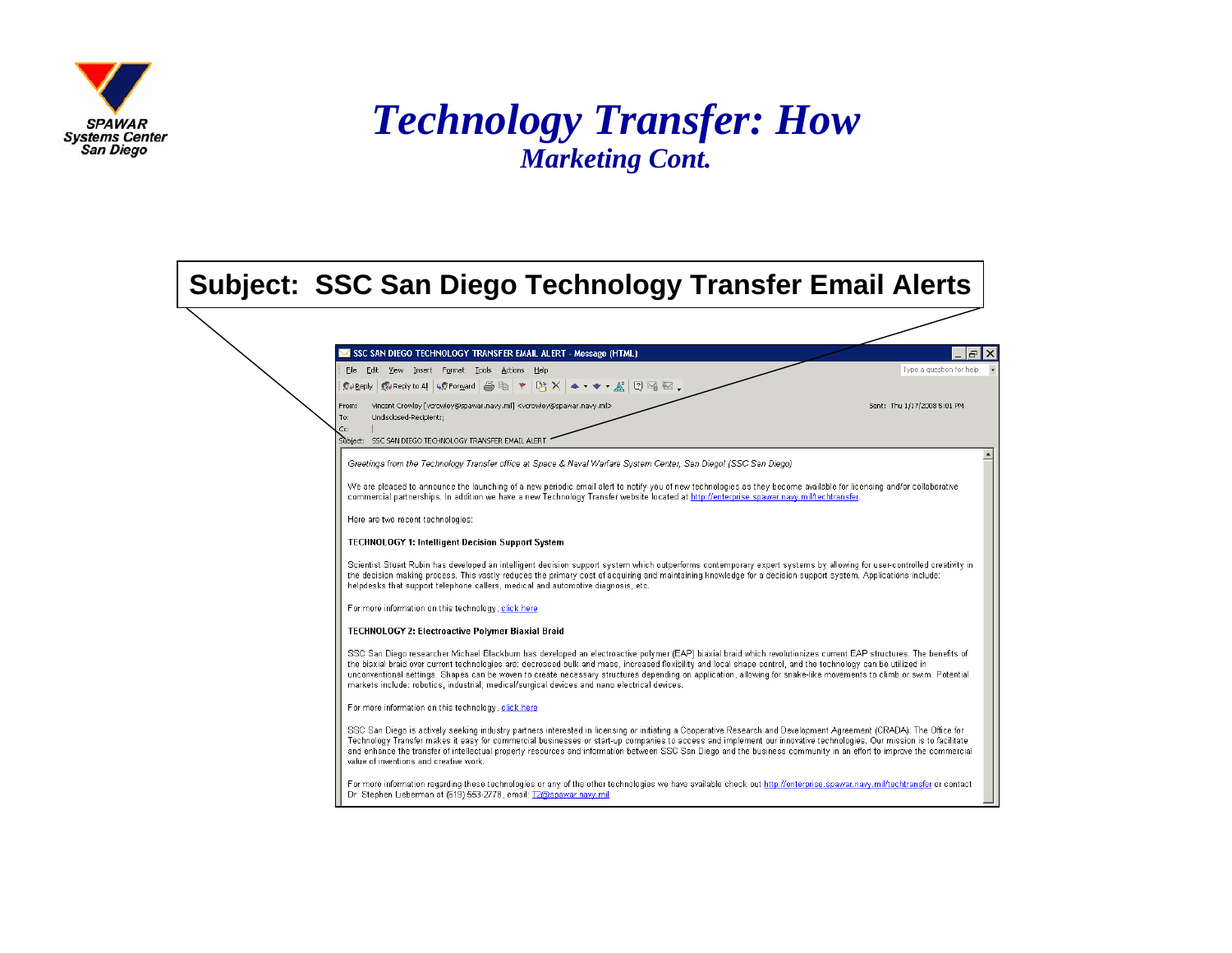

### *Technology Transfer: How Marketing Cont.*

• **Partner with Navy, DoD, Federal T2 organizations, Entrepreneurial groups, industry trade organizations, State, Local Economic Development Groups**

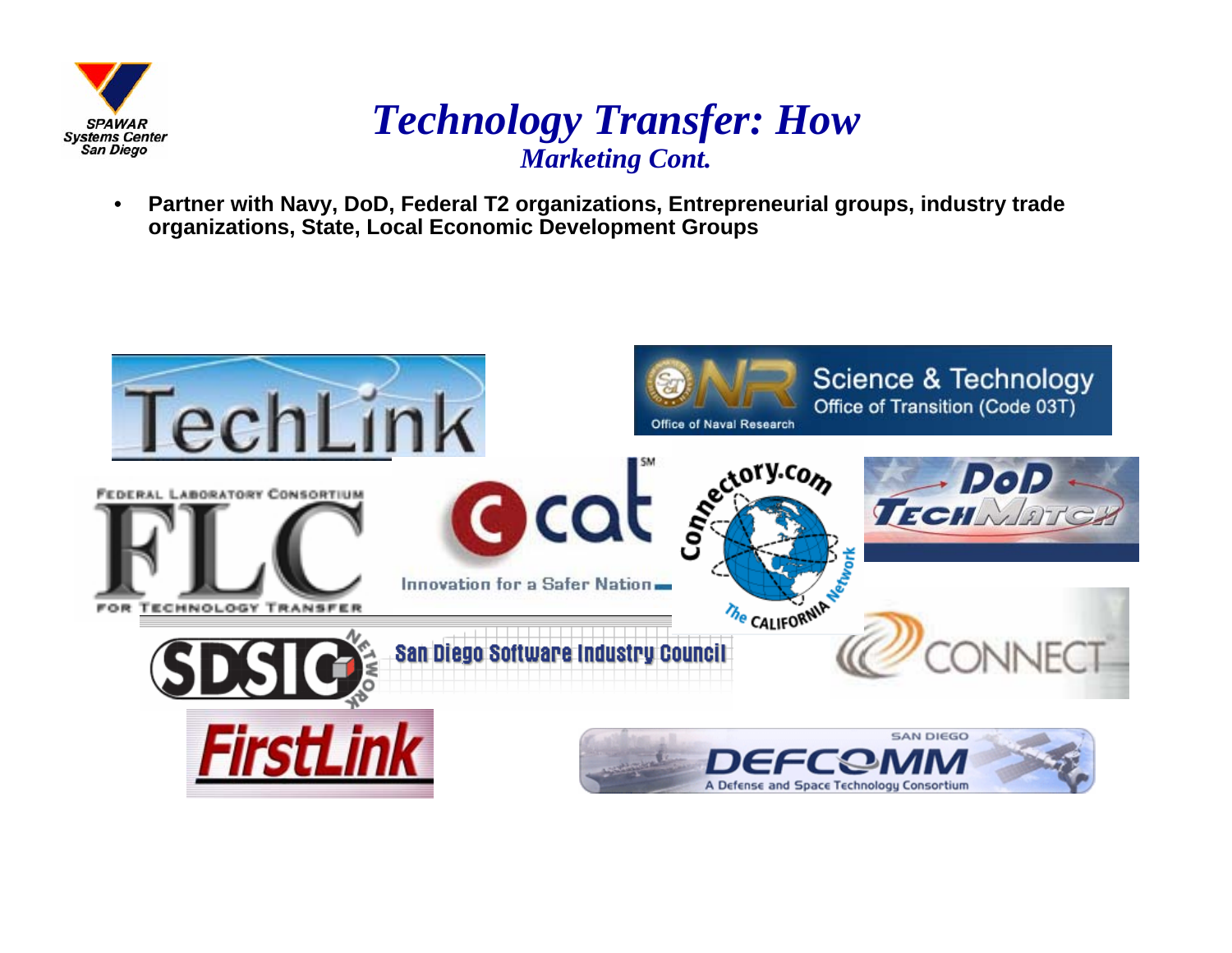

### *Number of Patents Licensed/Year*

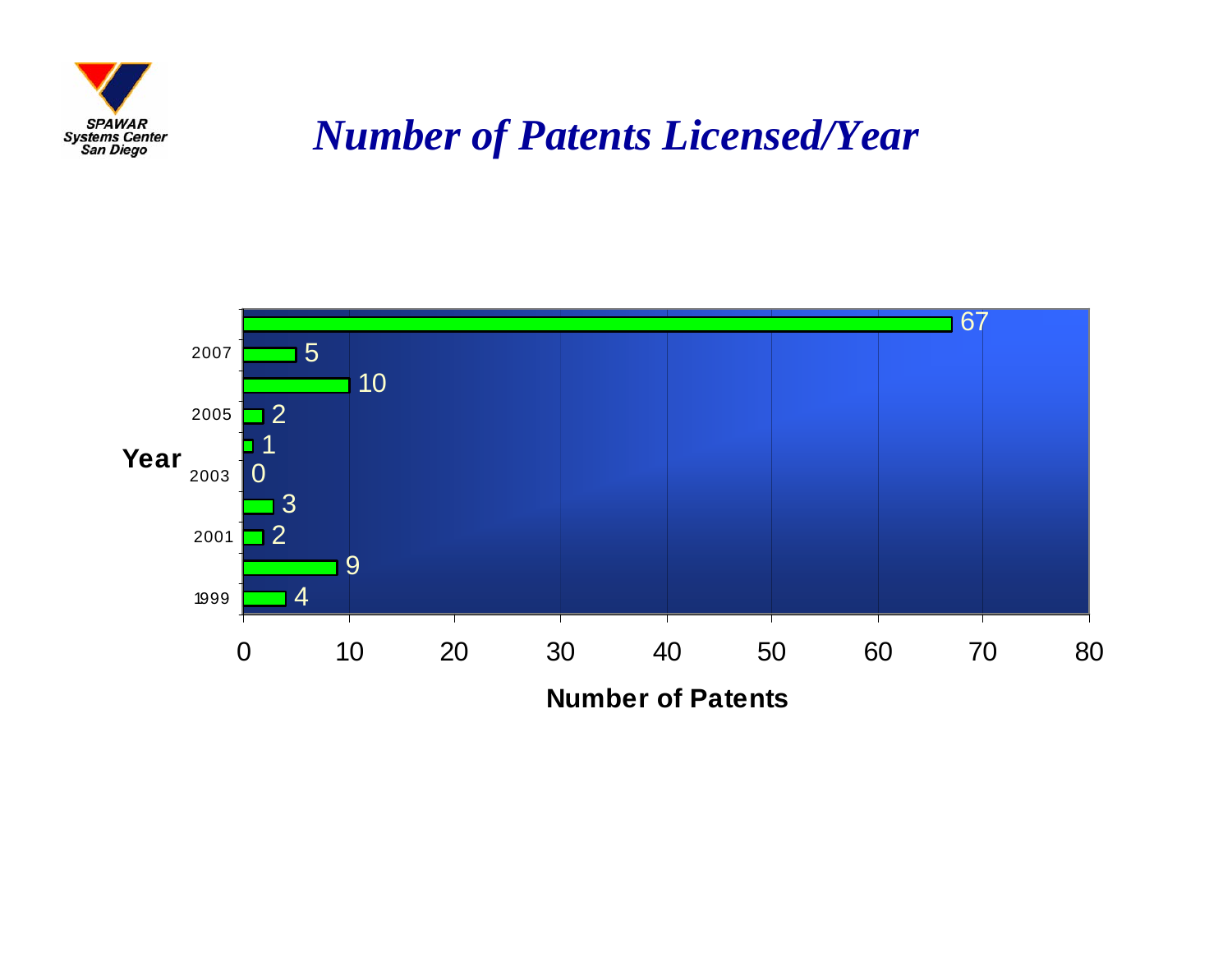

### *SSC San Diego Licensee Distribution*

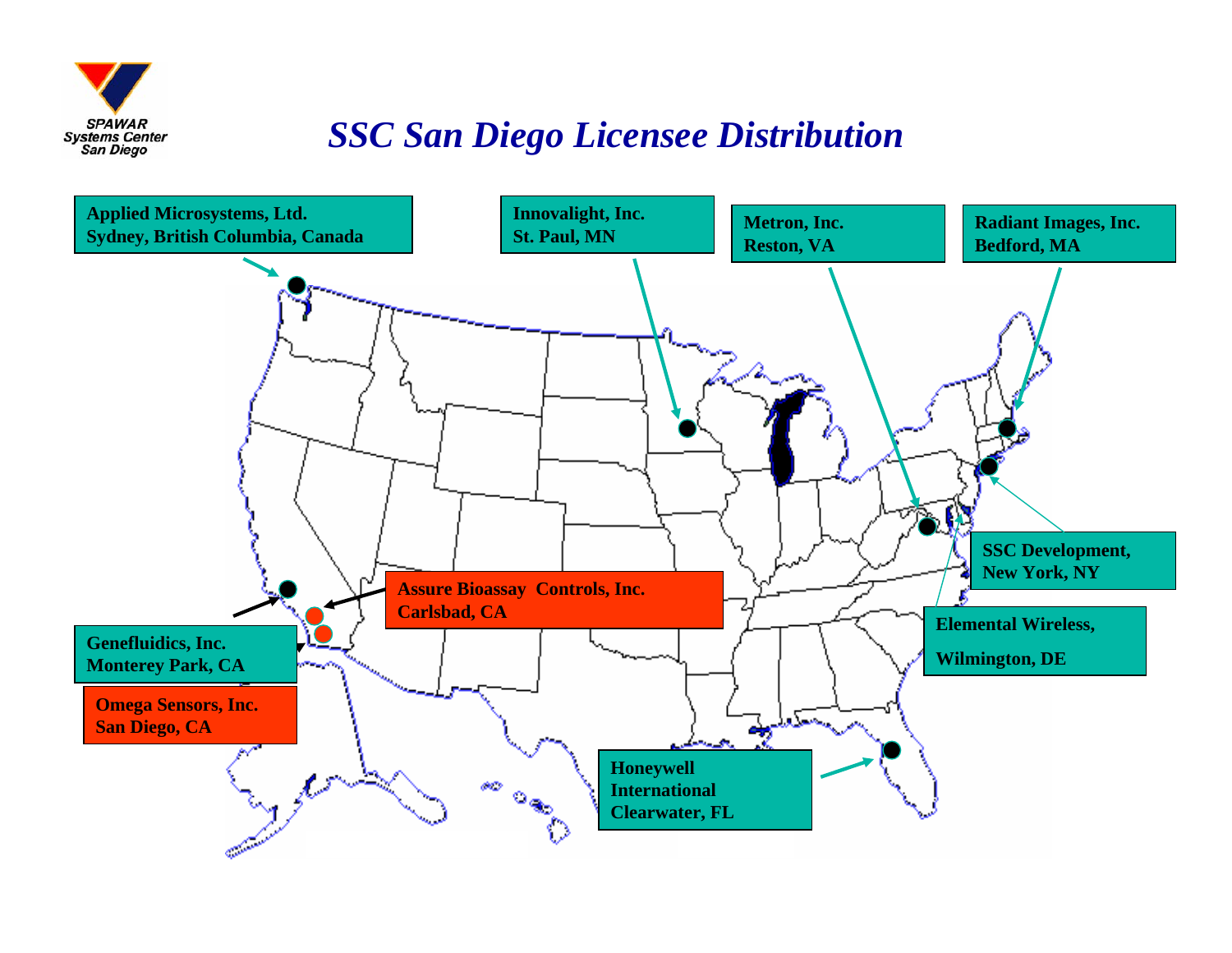

# *Benefit to Small Business*

- $\bullet$  Gov't. developed technologies can:
	- Provide technology for new start-up companies
	- Provide enhancement to existing product lines
- Industry can partner with the govt. to gain access to facilities, equipment, and personnel in specific technical areas consistent with laboratory mission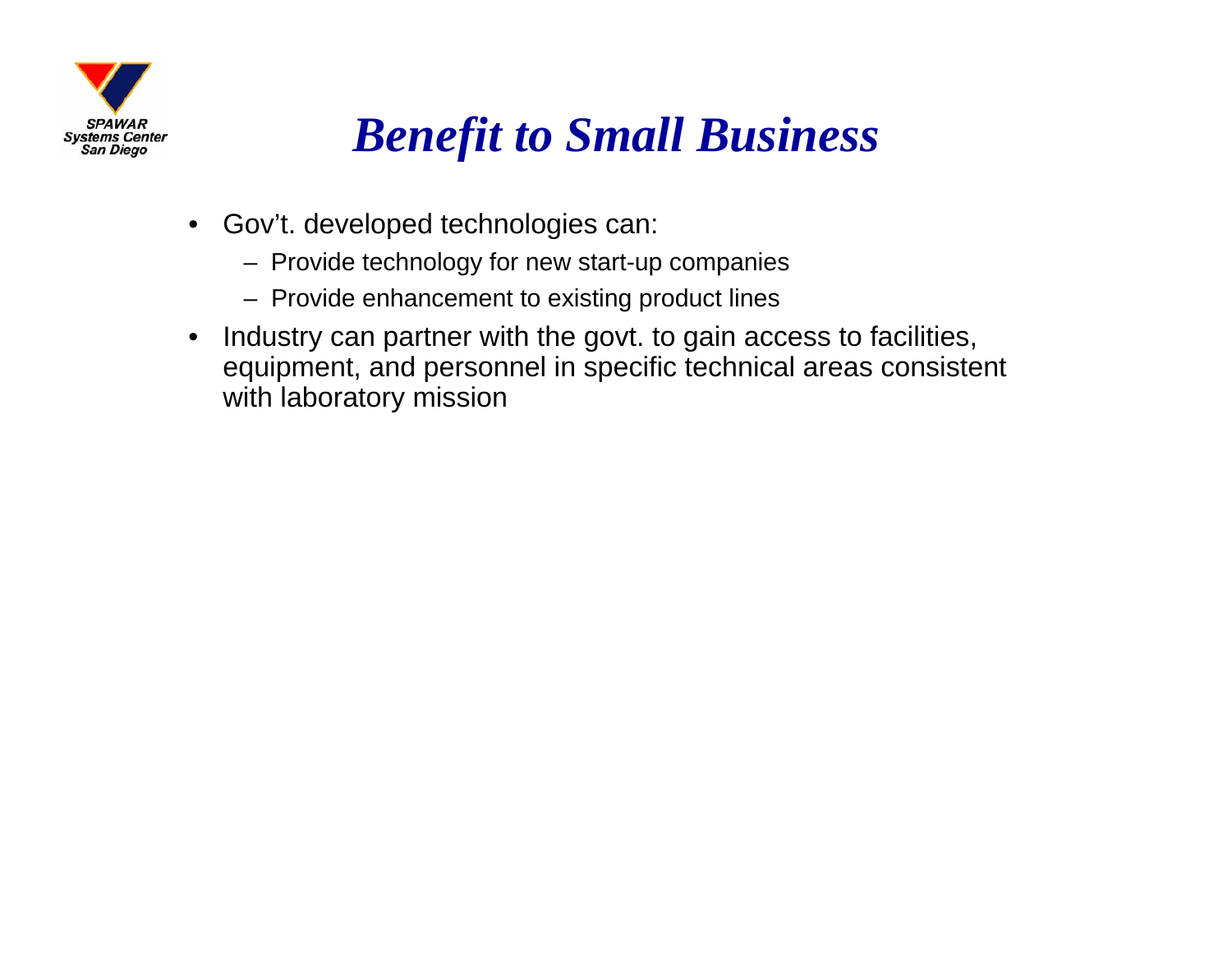

## *Benefit to the Navy*

- Provides ROI to Navy's for investment in patent process
- Important path to move Navy innovations from lab to product
- Promotes economic development
	- » **Make US more competitive in global marketplace**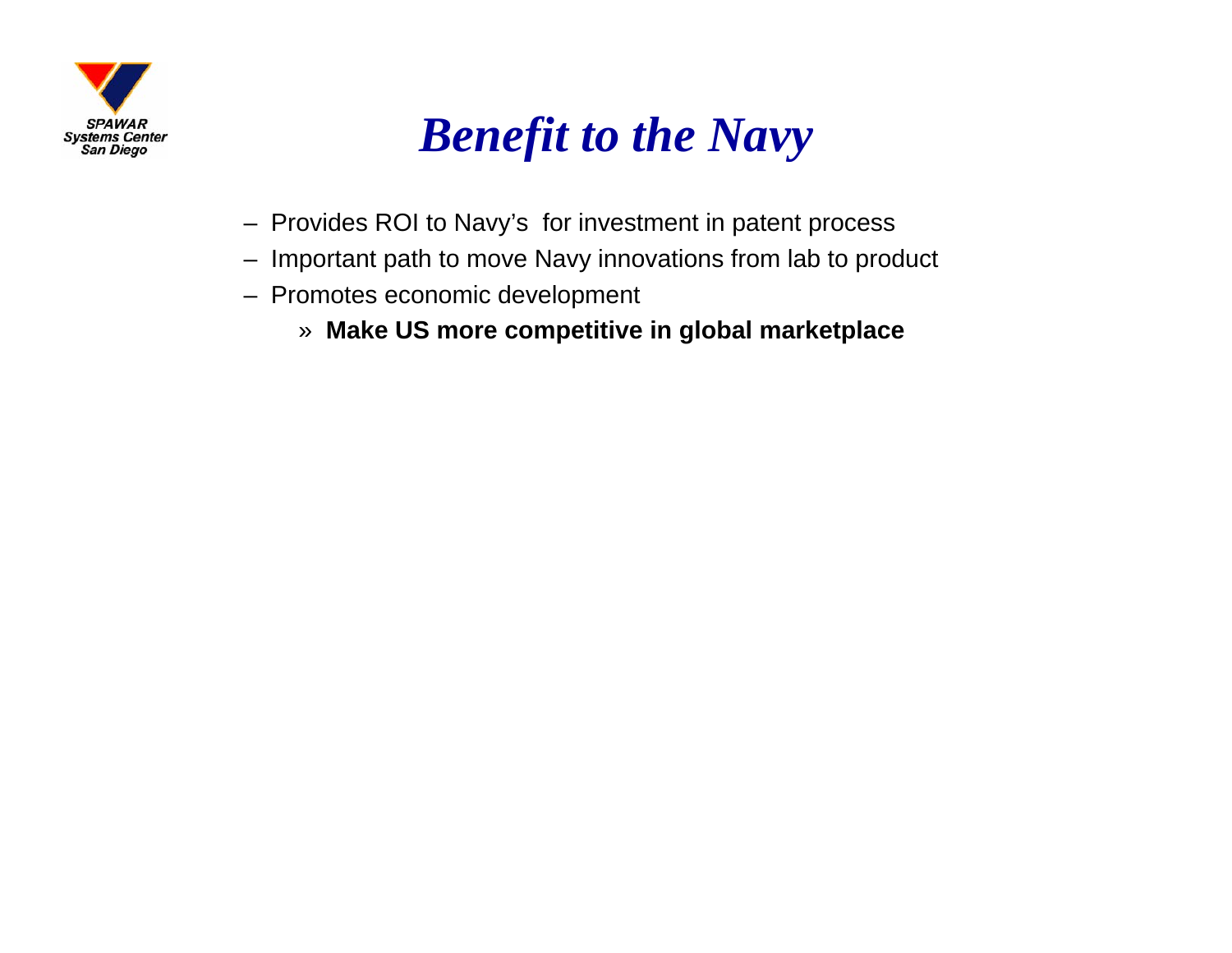

### *Cooperative Research and Development Agreements (CRADA)*

- $\bullet$  What is a CRADA
	- **Legal agreement between a government R&D laboratory and interested partners**
	- **Allows partners to collaborate in mutually beneficial R&D in specific technical areas consistent with laboratory mission**
	- **Pre-determines all intellectual property rights**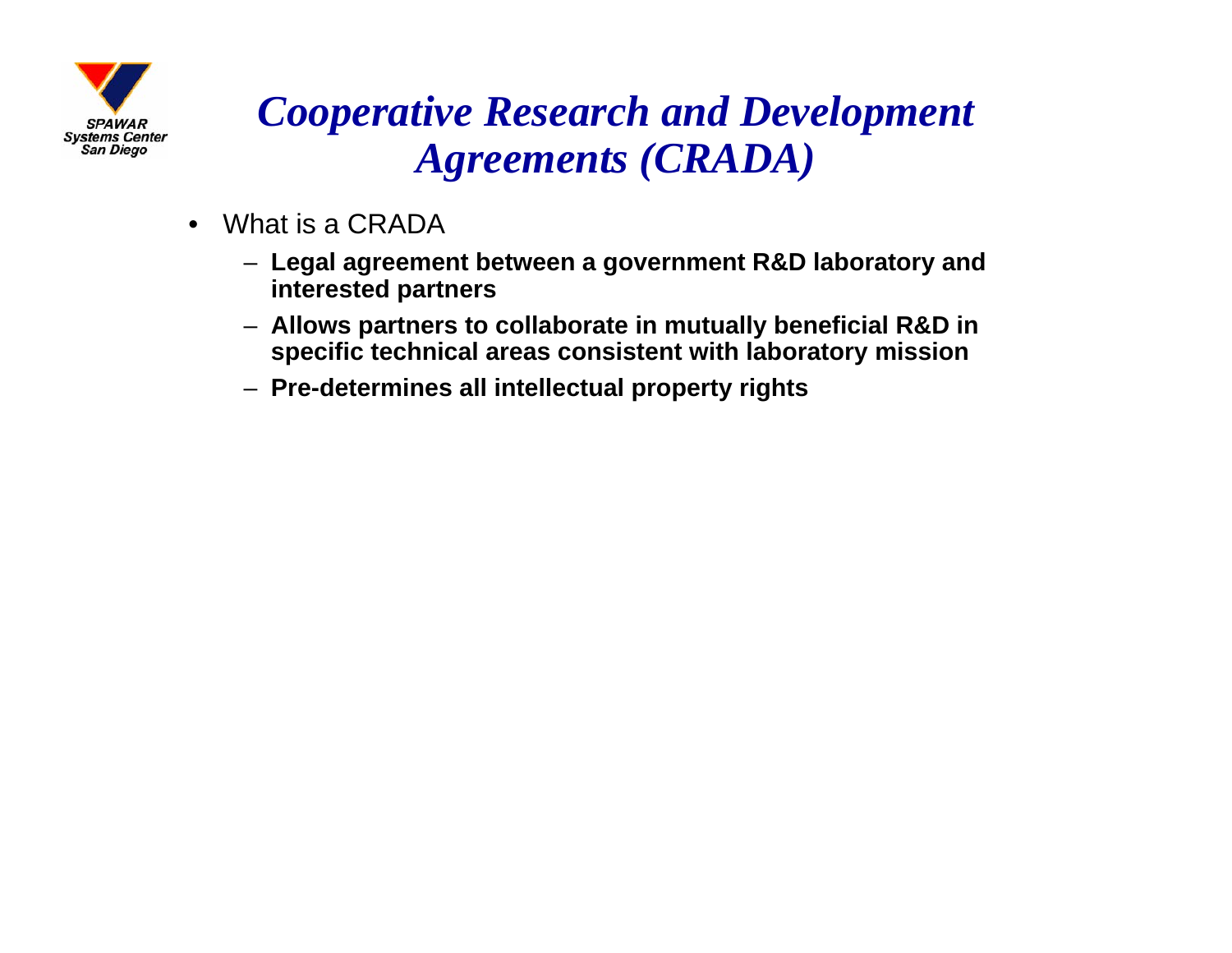

### *CRADA cont.*

- $\bullet$  Ground Rules
	- Partners can provide facilities, equipment, and personnel in support of CRADA
	- Government labs can enter into CRADAs with private sector, universities, and state and local governments
	- The non-government partner can provide funds to the government laboratory to perform tasks under the CRADA
	- The Government laboratory CANNOT provide funds to their partners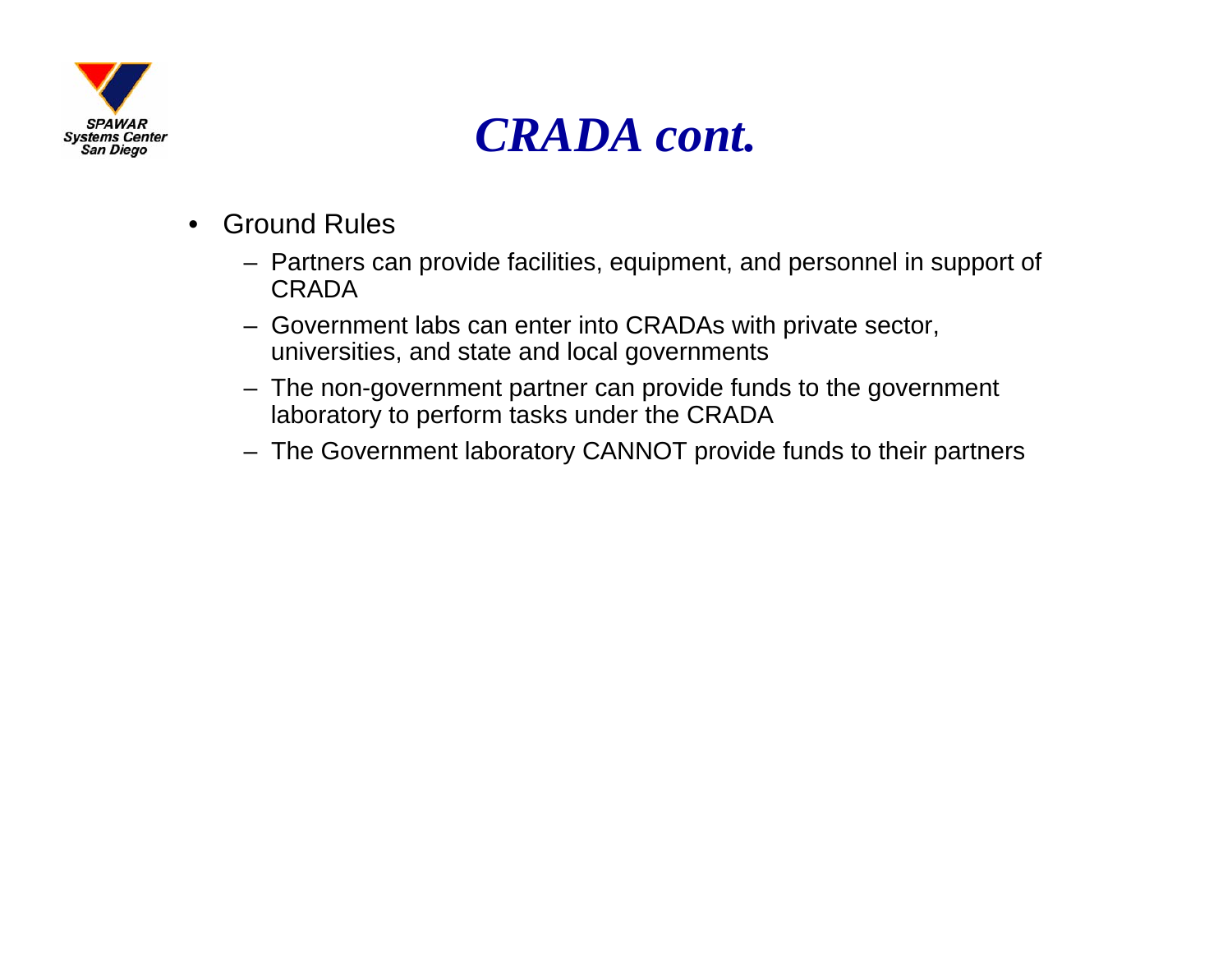

### *Recent CRADA Activity*

### **Number of CRADAs per Fiscal Year**

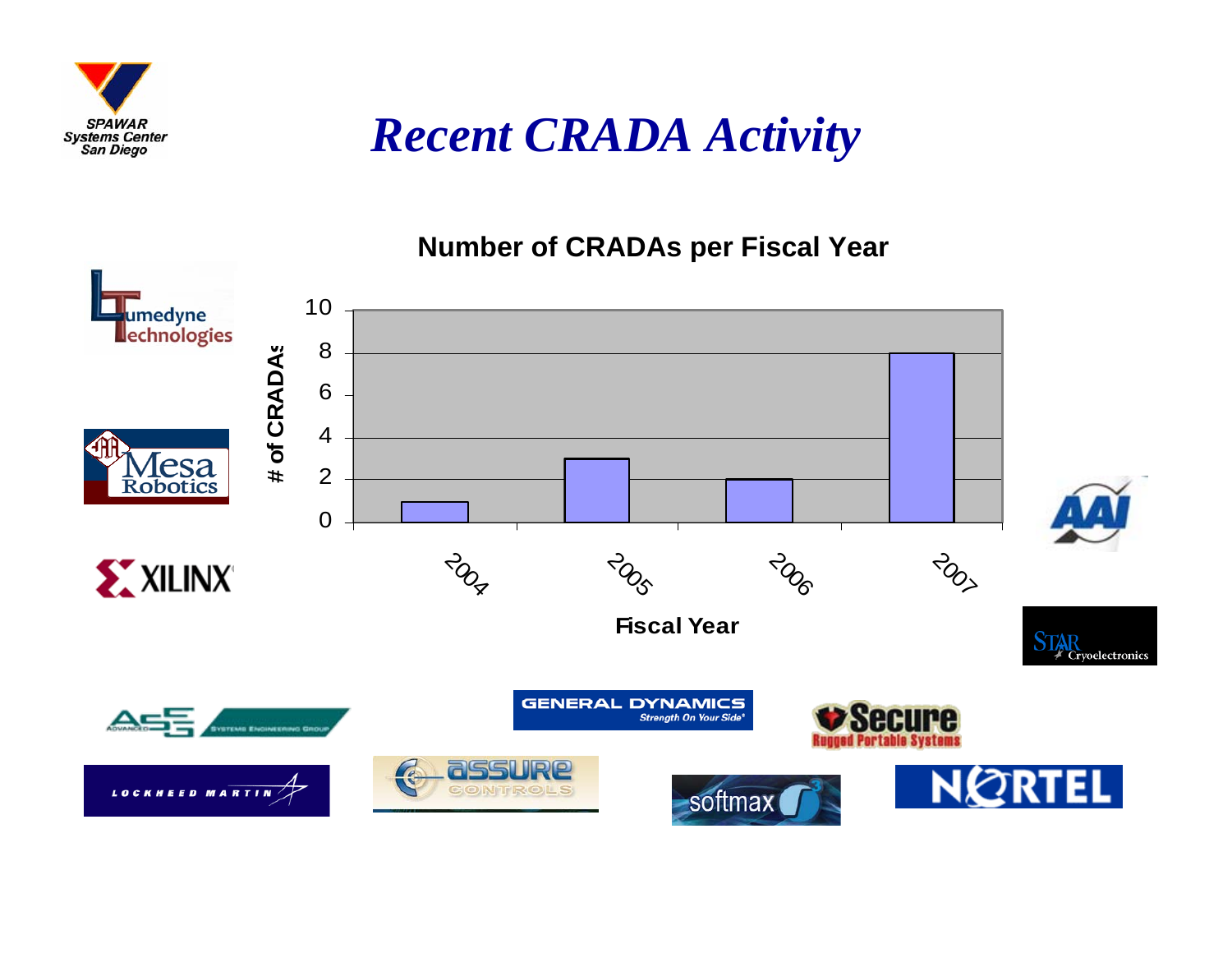

# *SSC San Diego Technologies in the News*



### **San Diego Union-Tribune Page 1: Business Section**



**Brad Chisum, CEO Lumedyne technologies (formerly Omega Sensors Inc.) rings the opening bell on NASDAQ, August 2007**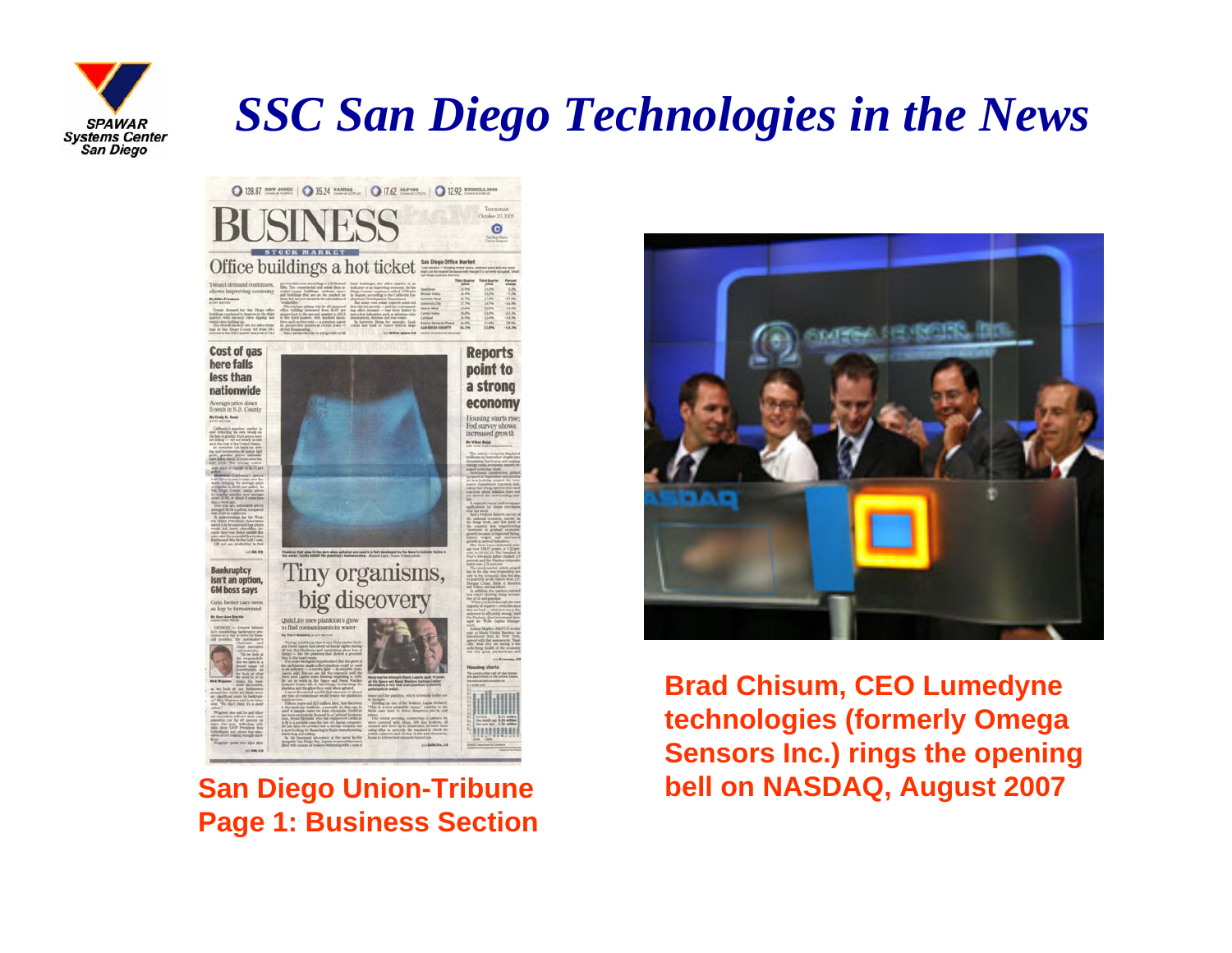



# Stephen H. Lieberman, Ph.D. 619-553-2778 Email: [T2@spawar.navy.mil](mailto:T2@spawar.navy.mil)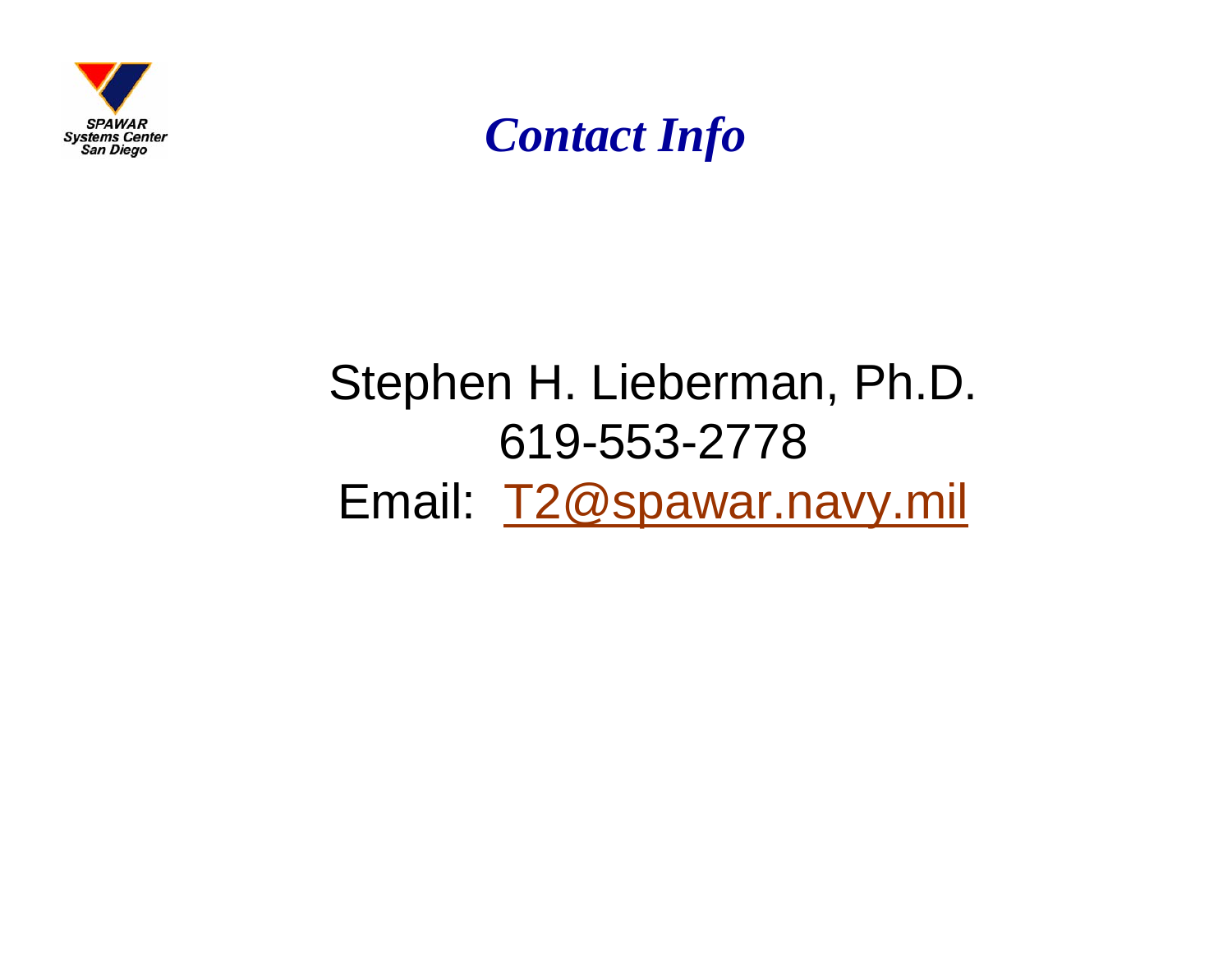

# *SSC San Diego - Teaming with Industry*

### **Raj Samuel**

**Science & Technology [raj.samuel@navy.mil](mailto:raj.samuel@navy.mil)**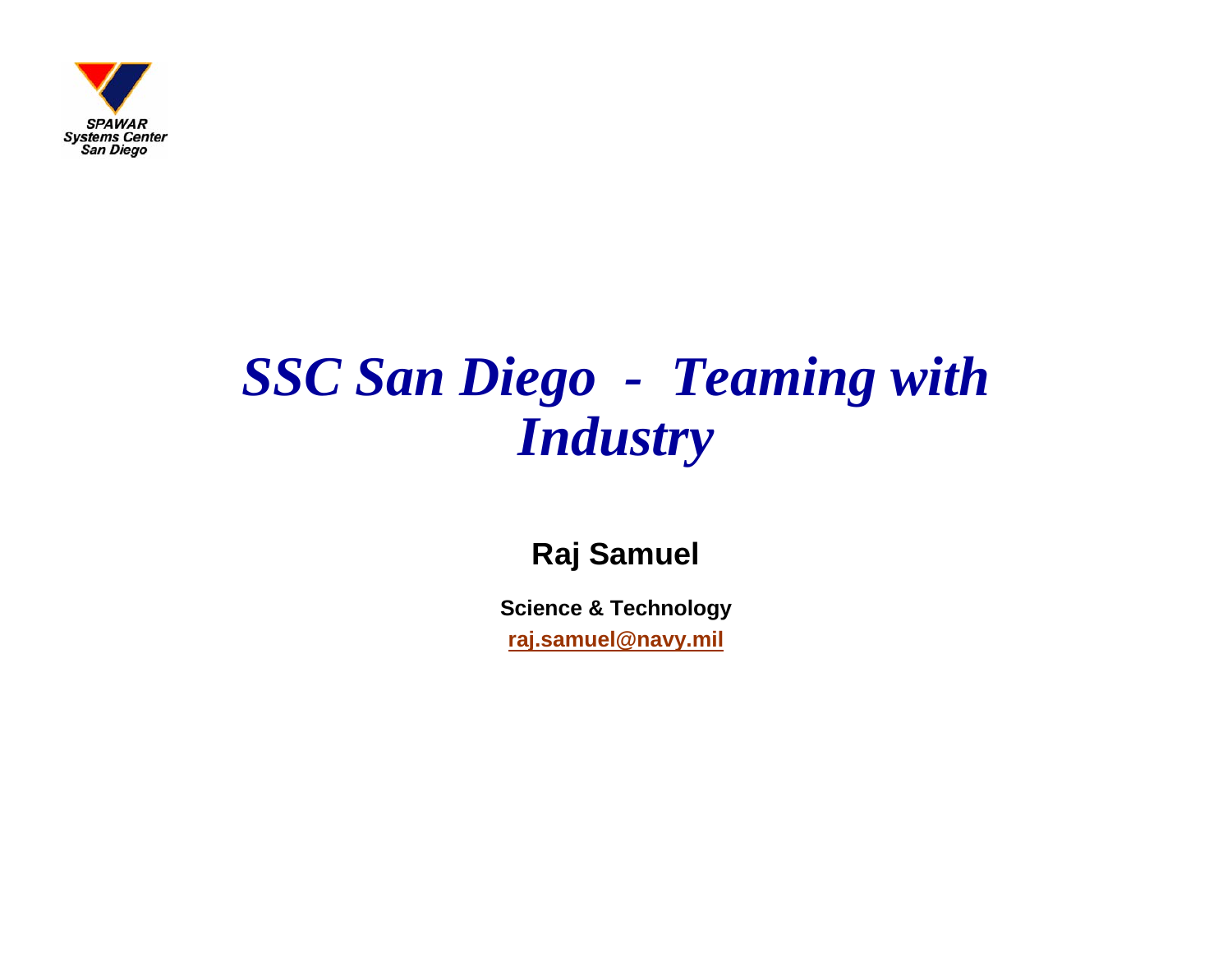



#### **SECOND PRIORITY : Add value to SSC San Diego.**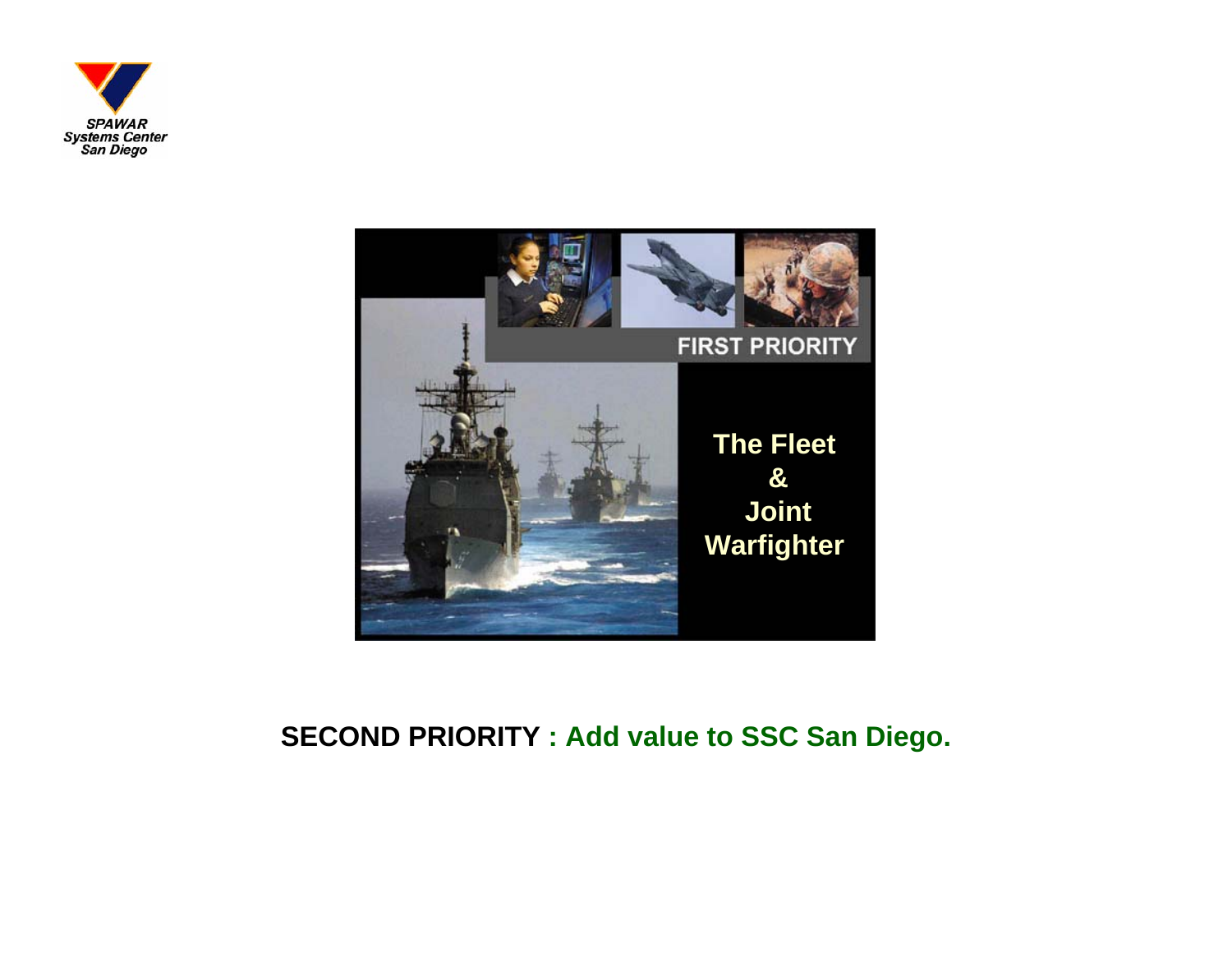

# *Teaming with Industry*



- • **Objective**
	- **Efficient transition of the DoD technologies to the warfighter**
- • **Supported by**
	- **Congress, the Secretary of Defense, and the Secretary of the Navy**
- • **Vehicles**
	- **Laws & policies to increase private sector access to defense-unique capabilities**
	- **10 U.S.C. §2539B … Sale of testing services outside the DoD**
	- **10 U.S.C. §2563 … Sale of Articles & services outside the DoD**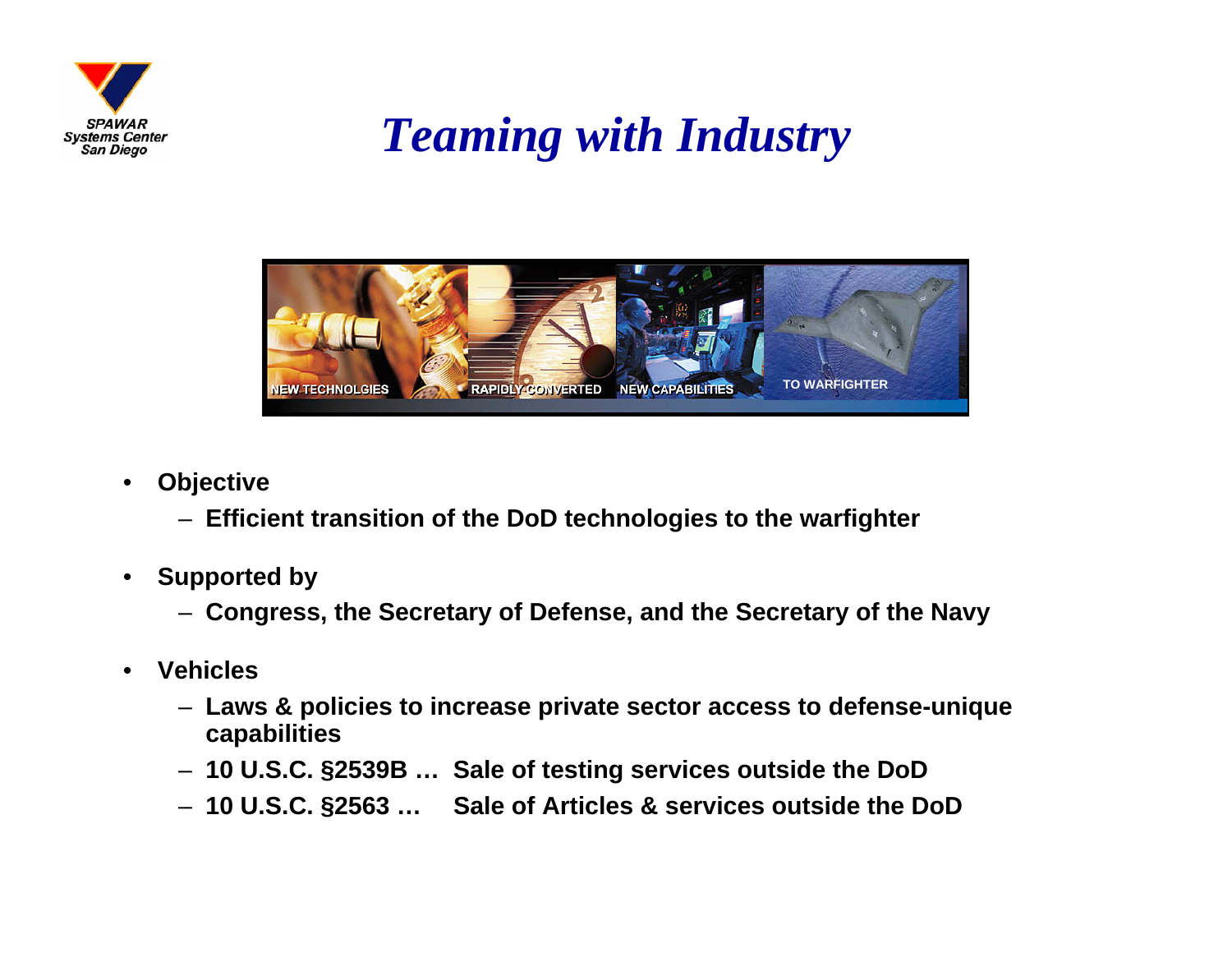

## *Advantages to the Industry Partner*



- $\bullet$ **Leverage Center's capabilities**
- $\bullet$  **Access to knowledgeable workforce**
- $\bullet$  **Use of existing facilities & equipment**
- $\bullet$ **Minimize process flows**
- $\bullet$  **Avoid investment in duplicate capabilities**
- • **Compliance with Government regulations**
- $\bullet$ **Increase profits**
- • **Reputation associated with partnerships**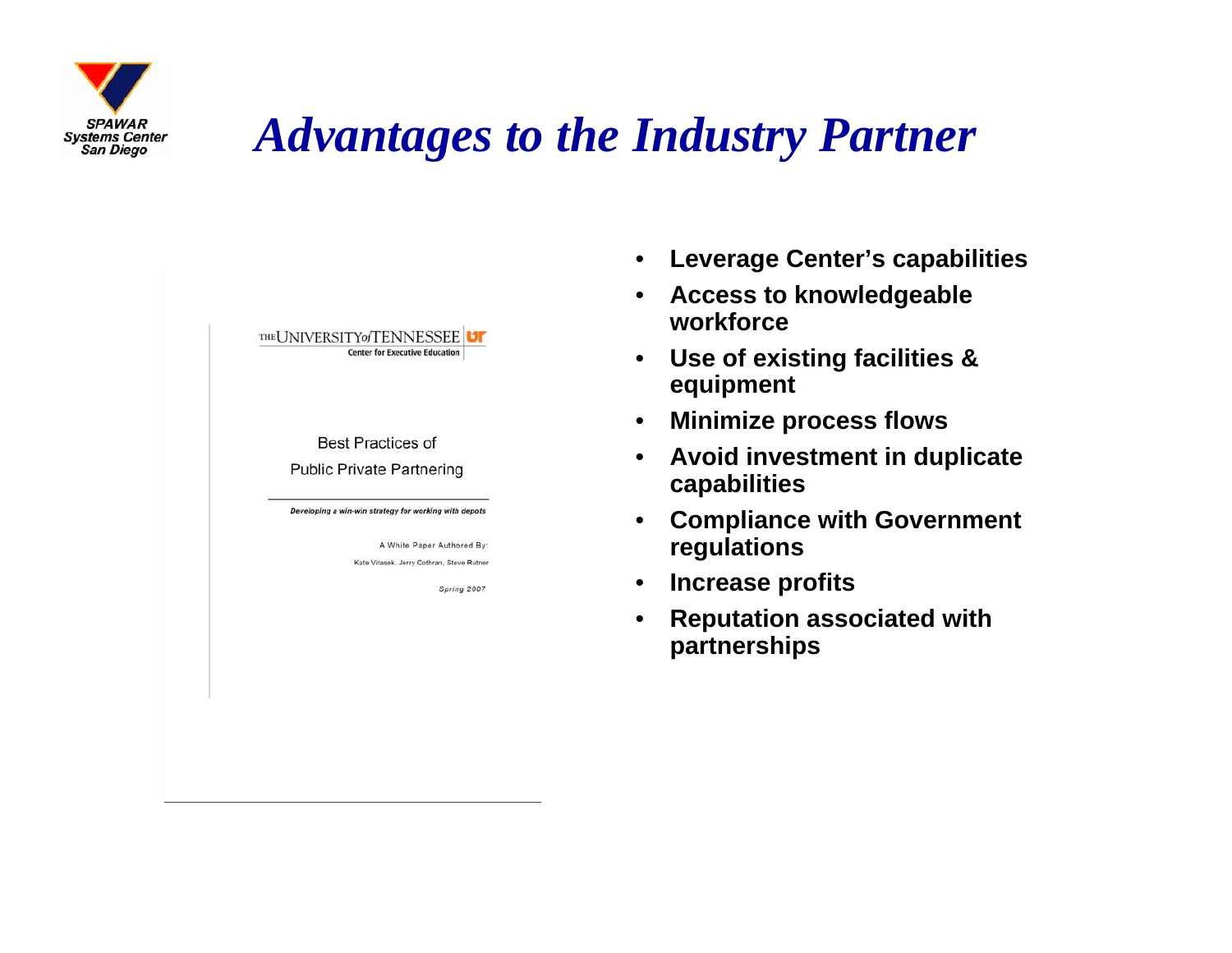

# *Working Capital Fund*

### **Works like private industry**

- **We team to do the work**
- **We charge our salaries & expenses to the project**
- **We generate overhead to pay operating expenses**

**But we cannot make a profit**

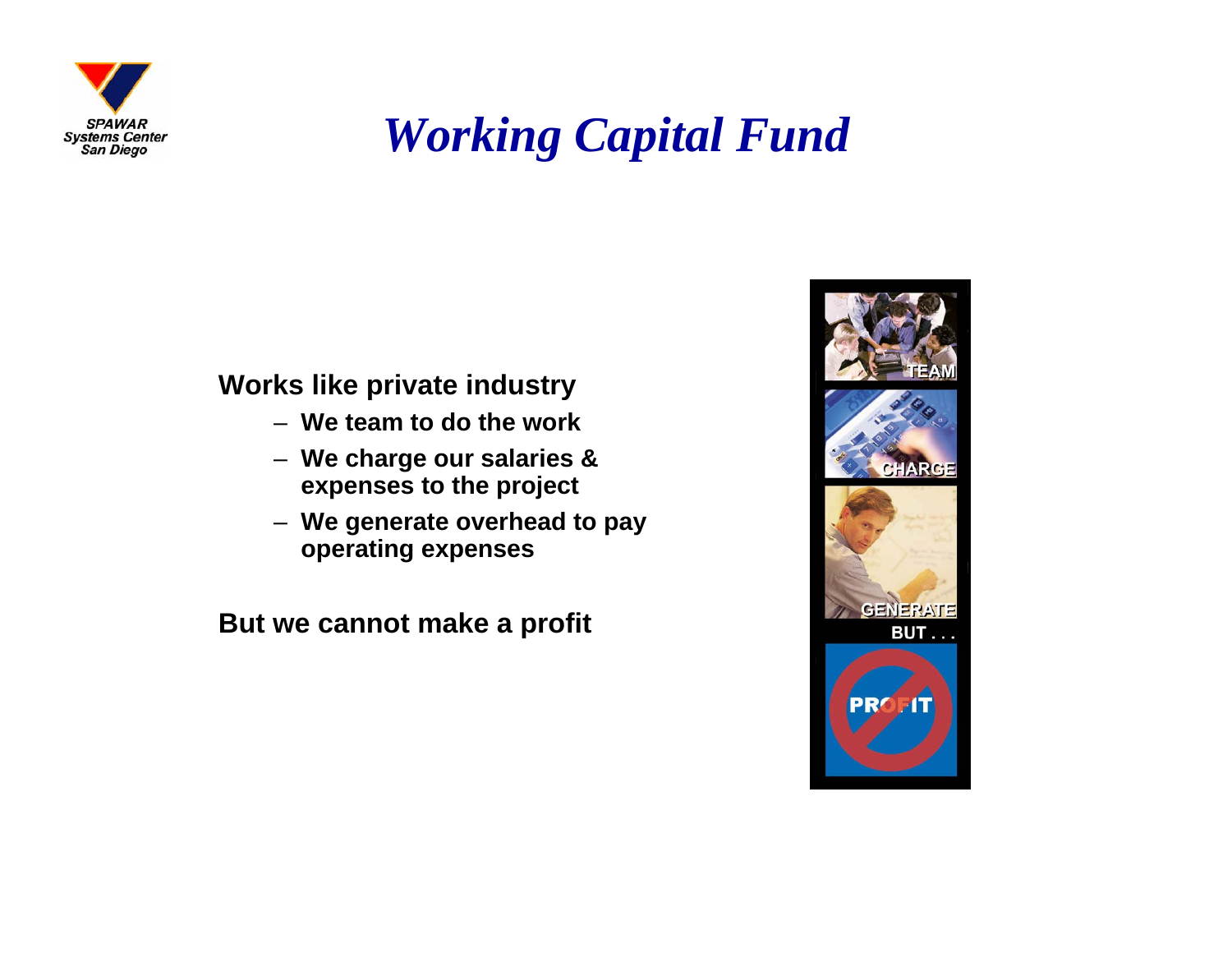

### *10 U.S.C. §2539B*

#### **Authorizes the Secretary of Defense to allow the military departments to**

(1) **sell, rent, lend, or give samples, drawings, and manufacturing or other information to any person or entity;** 

(2) **sell, rent, or lend government equipment or materials to any person or entity**

(3) **make available to any person or entity, at an appropriate fee, the services of any government laboratory, center, range, or other testing facility for the testing of materials, equipment, models, computer software, and other items.** 

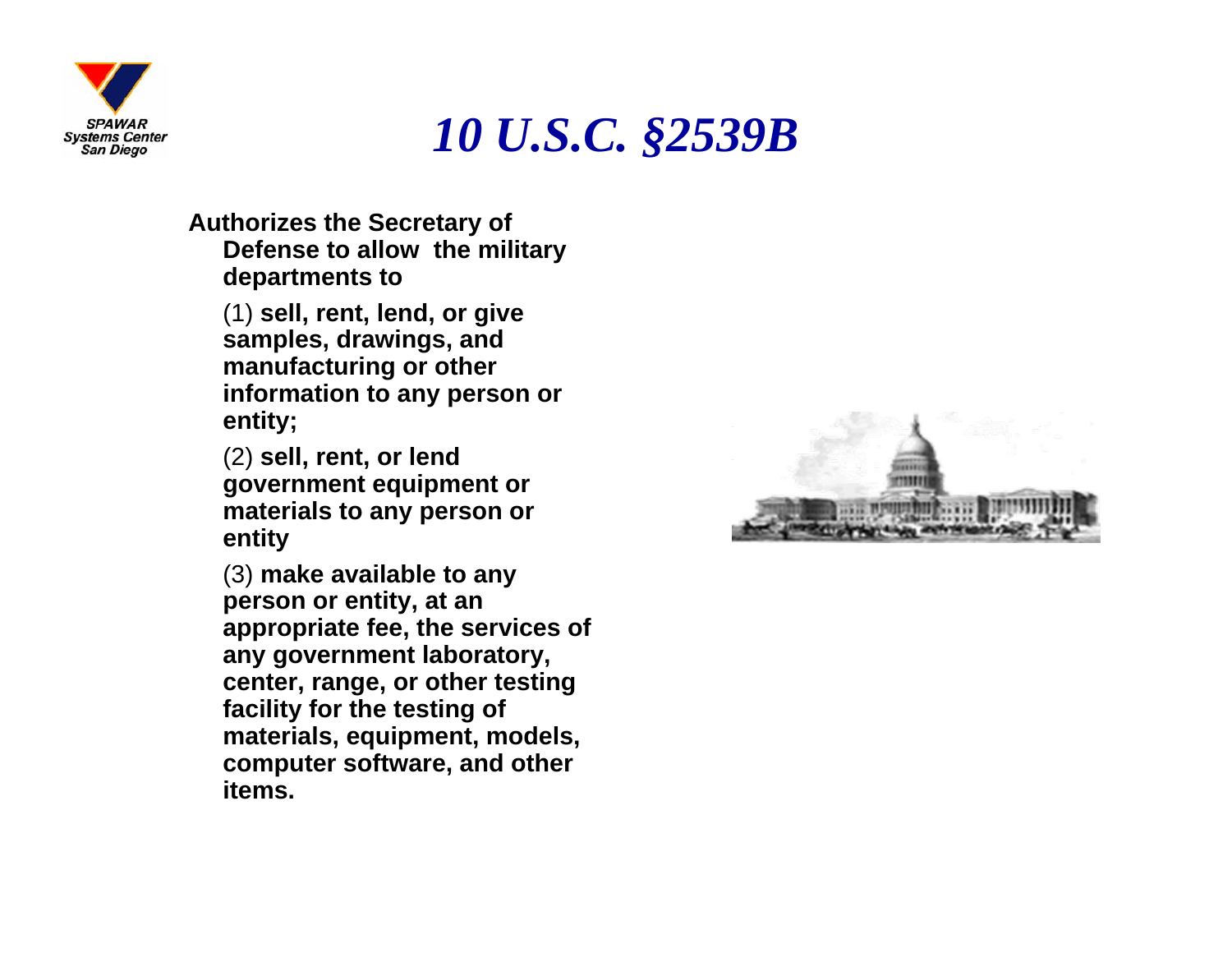

### *10 U.S.C. 2539B*



Code 230 **■** Code 250 ■ Code 260 □ Code 270 ■ Code 280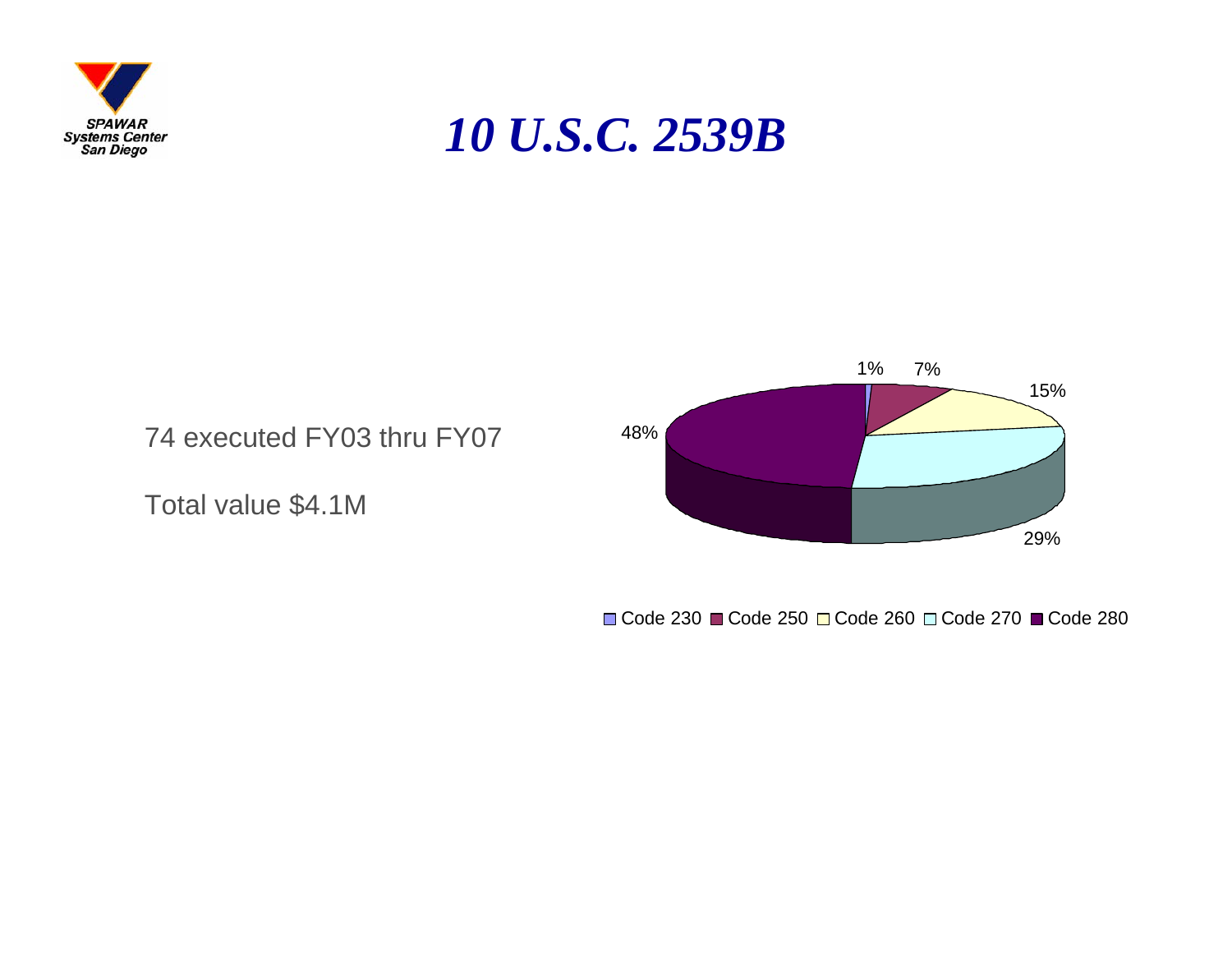

### *10 U.S.C. 2539B*

Deep Silence Engineering Lab & Test Facilities

Medium Weight Shock Test (MWST)

Acoustic Testing and Evaluation

Acoustic Evaluation of Hydrophones

TRANSDEC - Acoustic Evaluation of Hydrophones

Antenna and Radome Testing

Acoustic Evaluation of Hydrophones

TRANSDEC - Acoustic Evaluation of Hydrophones

Joint Tactical Radio System Test & Evaluation Lab

High Assurance Internet Protocol Encryptor (HAIPE)

HAIPE - Falcon III Manpack Radio (RF-300M-MP)

Deepwater National Security Cutter Antenna Test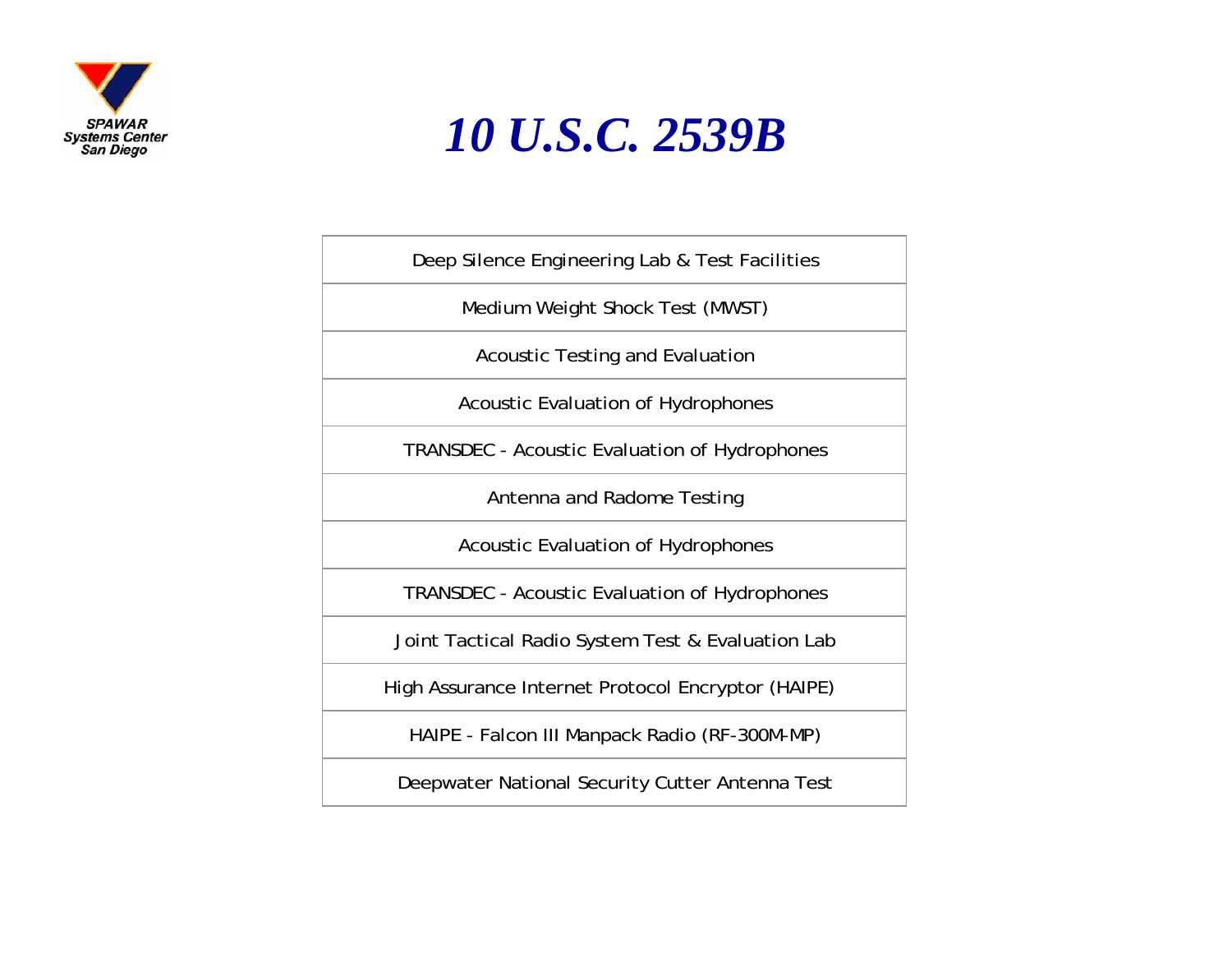

### *10 U.S.C. §2563*



**Authorizes the Secretary of Defense to sell** *articles and services* **that are manufactured or performed by any DoD working capital funded facility of the armed forces (e.g.** *SSC San Diego***) to parties outside of the DOD (***Industry***).**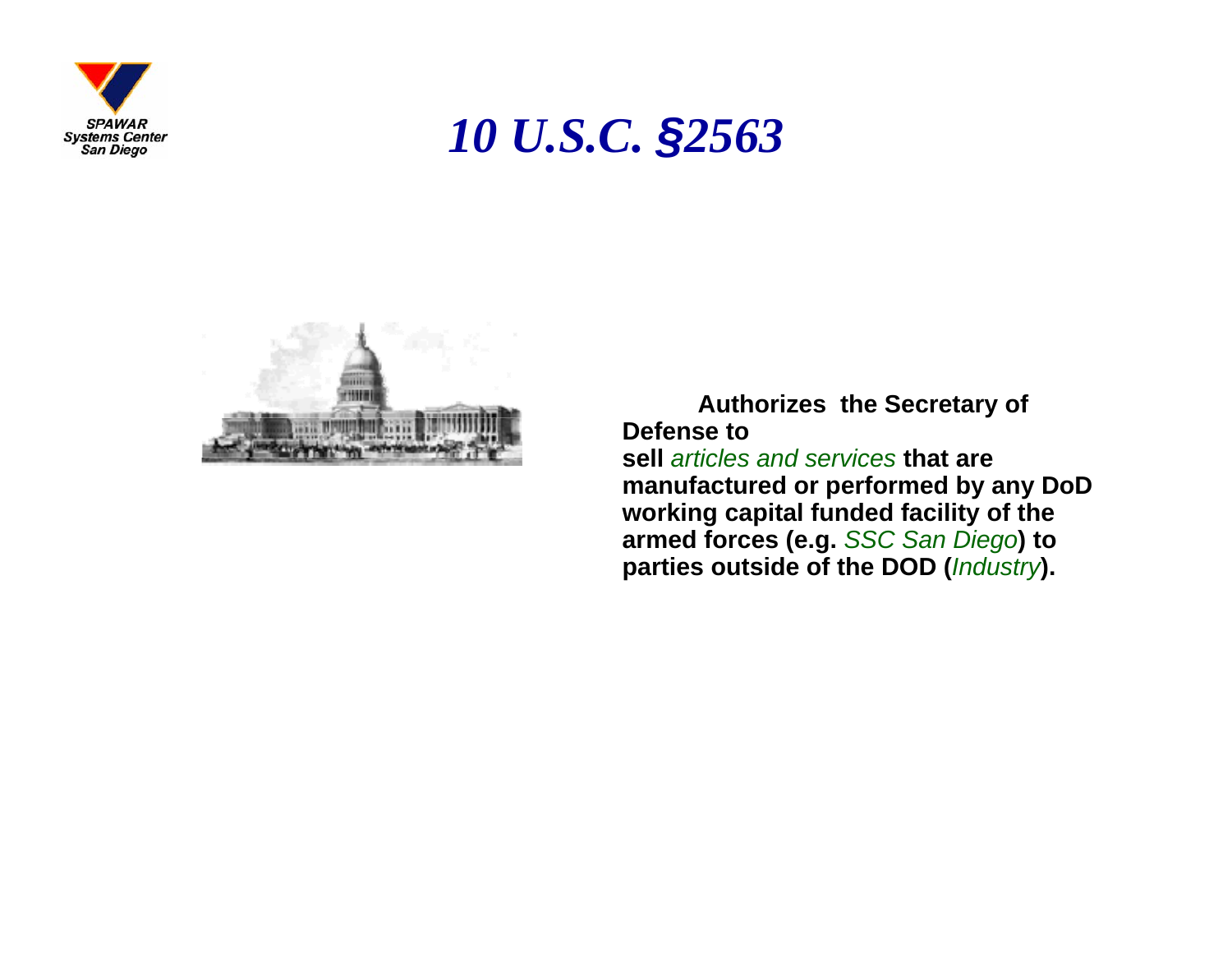

### *10 U.S.C. §2563 Statute Criteria*

#### **10 USC 2563**

Sale of Articles & Services outside of DOD



No other U.S. Commercial SourceIndemnify U.S**.** Burdened RateFixed Price or Cost Reimbursable





**> \$1M**



**COMSPAWAR** 

ASN RDA



Funds from Industry

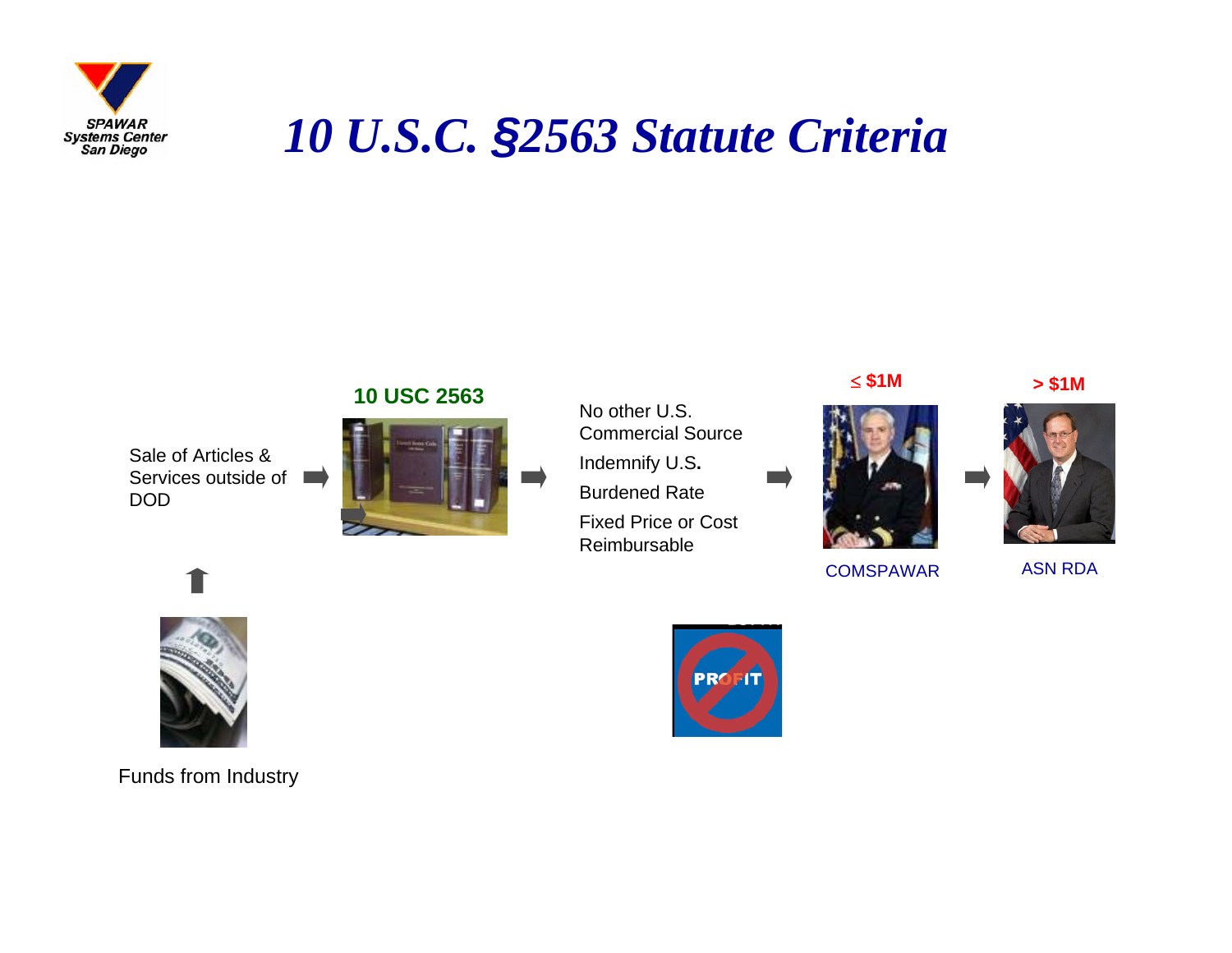

# *10 U.S.C. §2563 Elements*

- $\bullet$  **Non Availability Letter**
	- **Indicating that required articles or services are unavailable from a U.S. commercial source**
- **Sale of Articles or Services Agreement**
- **Statement of Work**
	- **Defining tasking, costs, period of performance, deliverables & reporting requirements**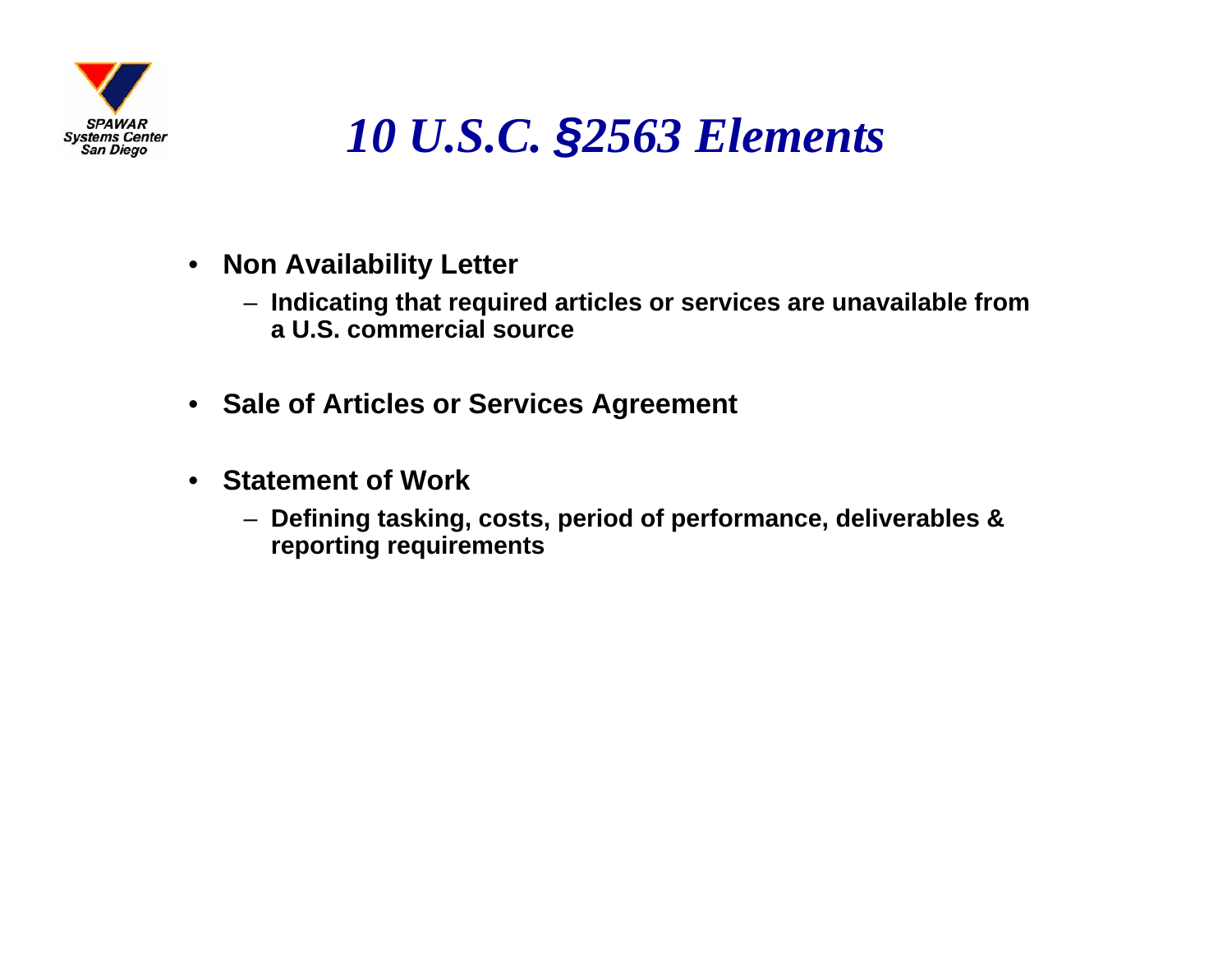

### *10 U.S.C. § 2563*



#### Code 211 **■ C**ode 230 **□ C**ode 240 □ Code 270 ■ Code 280

### 24 executed FY03 through FY07

Total \$25.5M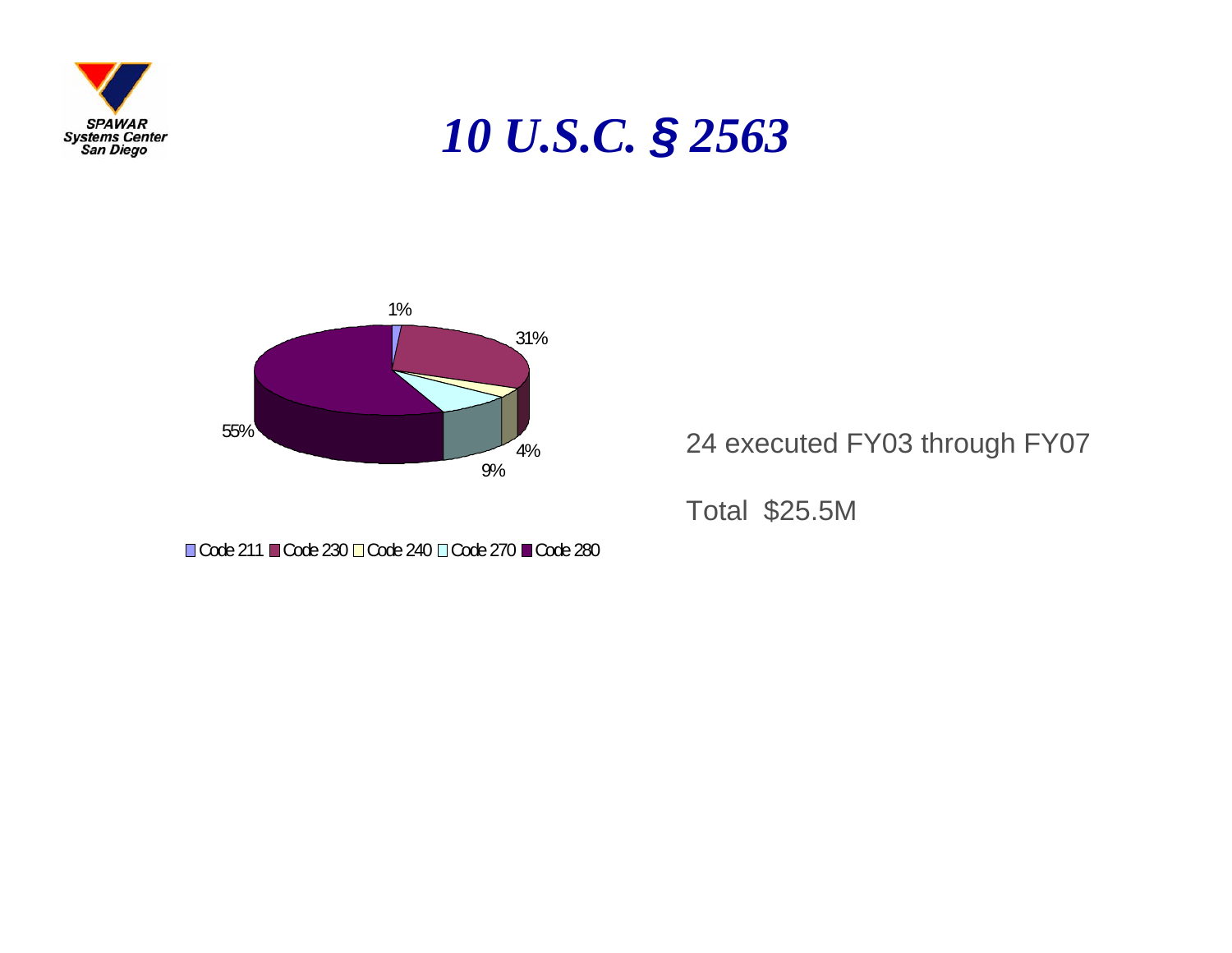

### *10 U.S.C. § 2563*

AS-4614 / URD Antennas

CLS for Minuteman Program

Data Link Gateway System

VLF / LF High Voltage Testing

AS-4614 & AS-4623 Antennas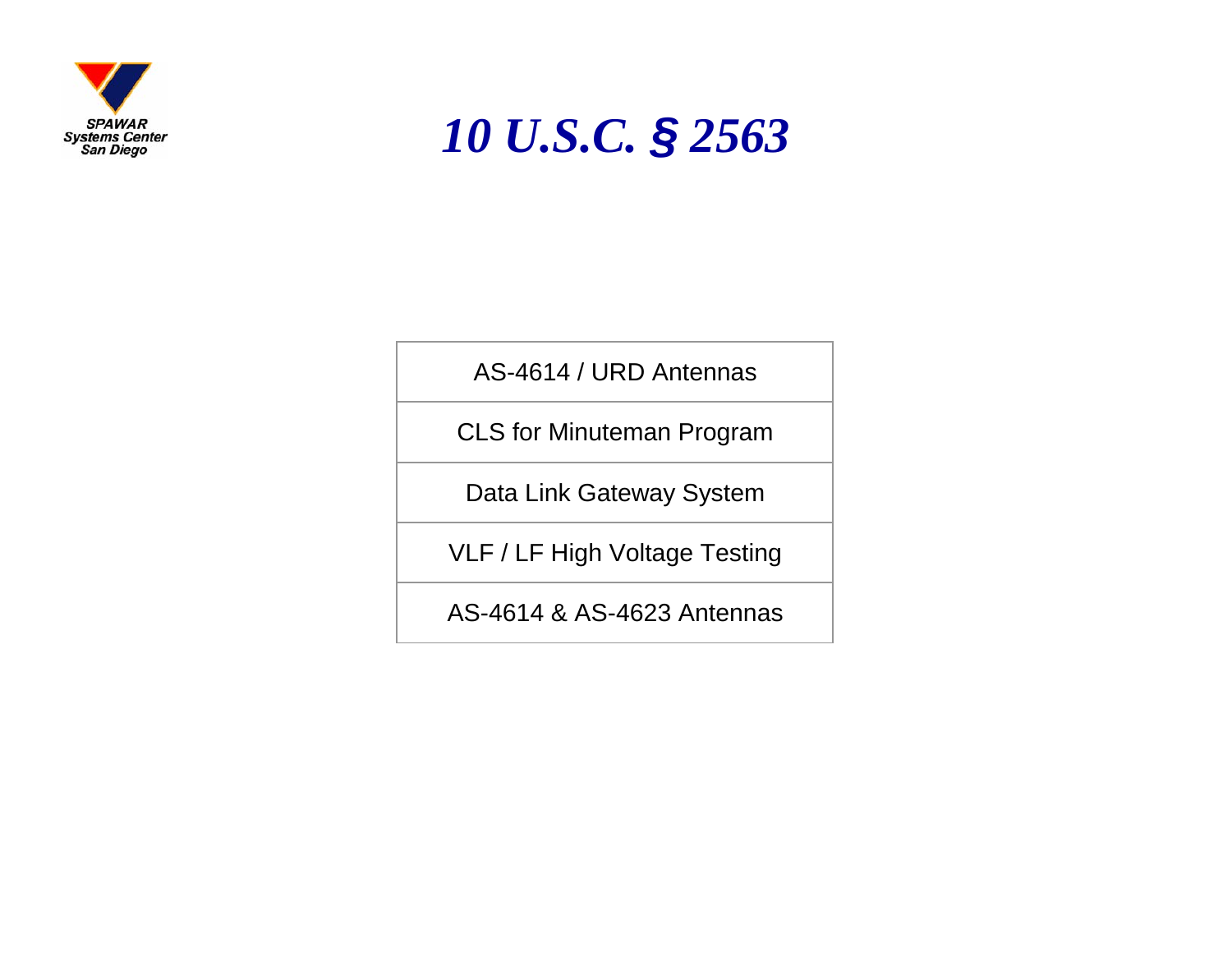



#### **Agreements have involved both major corporations as well as small businesses.**

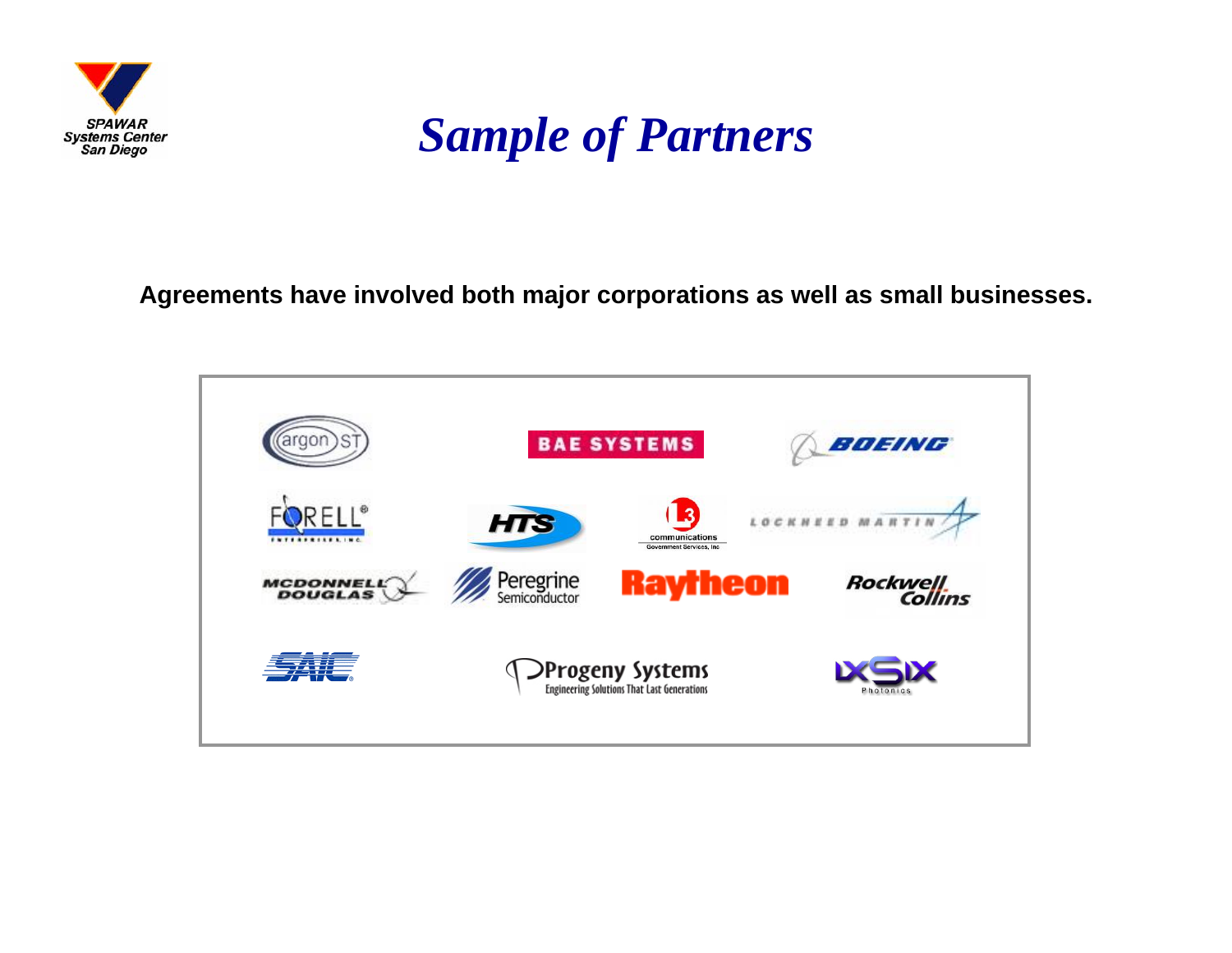

### *Conclusion*



#### **2539B and 2563 are excellent vehicles for Industry to acquire DoD technology / assets for transition**

**The agreements are easily adaptable**

#### **SSC San Diego**

- **is the pre-eminent provider of C4ISR solutions**
- **has a successful track record with 2539B and 2563 agreements**
- **is actively engaged in Best In Class processes & Continuous Improvement**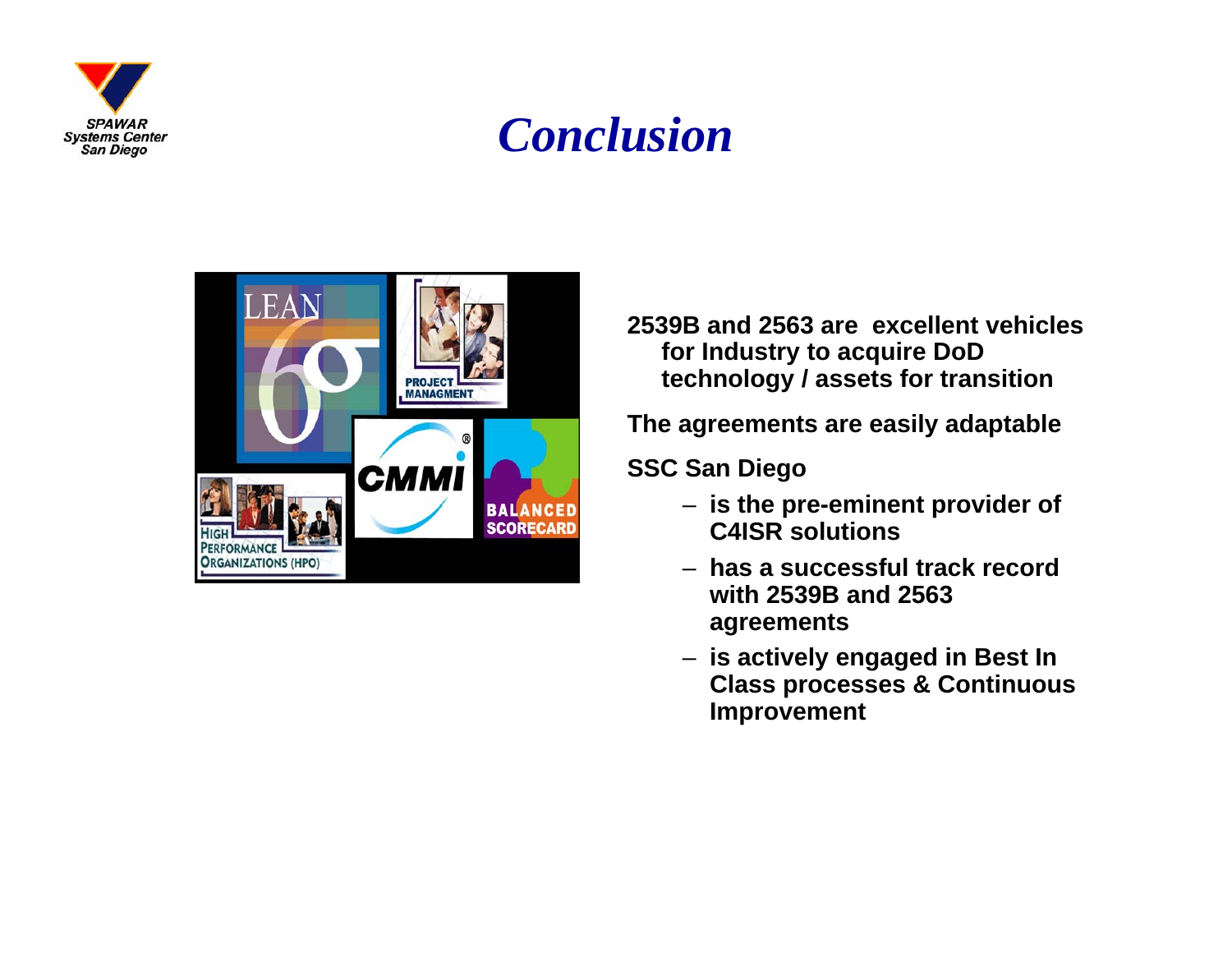

# *SSC San Diego - Teaming with Academia*

### **Raj Samuel**

**Science & Technology [raj.samuel@navy.mil](mailto:raj.samuel@navy.mil)**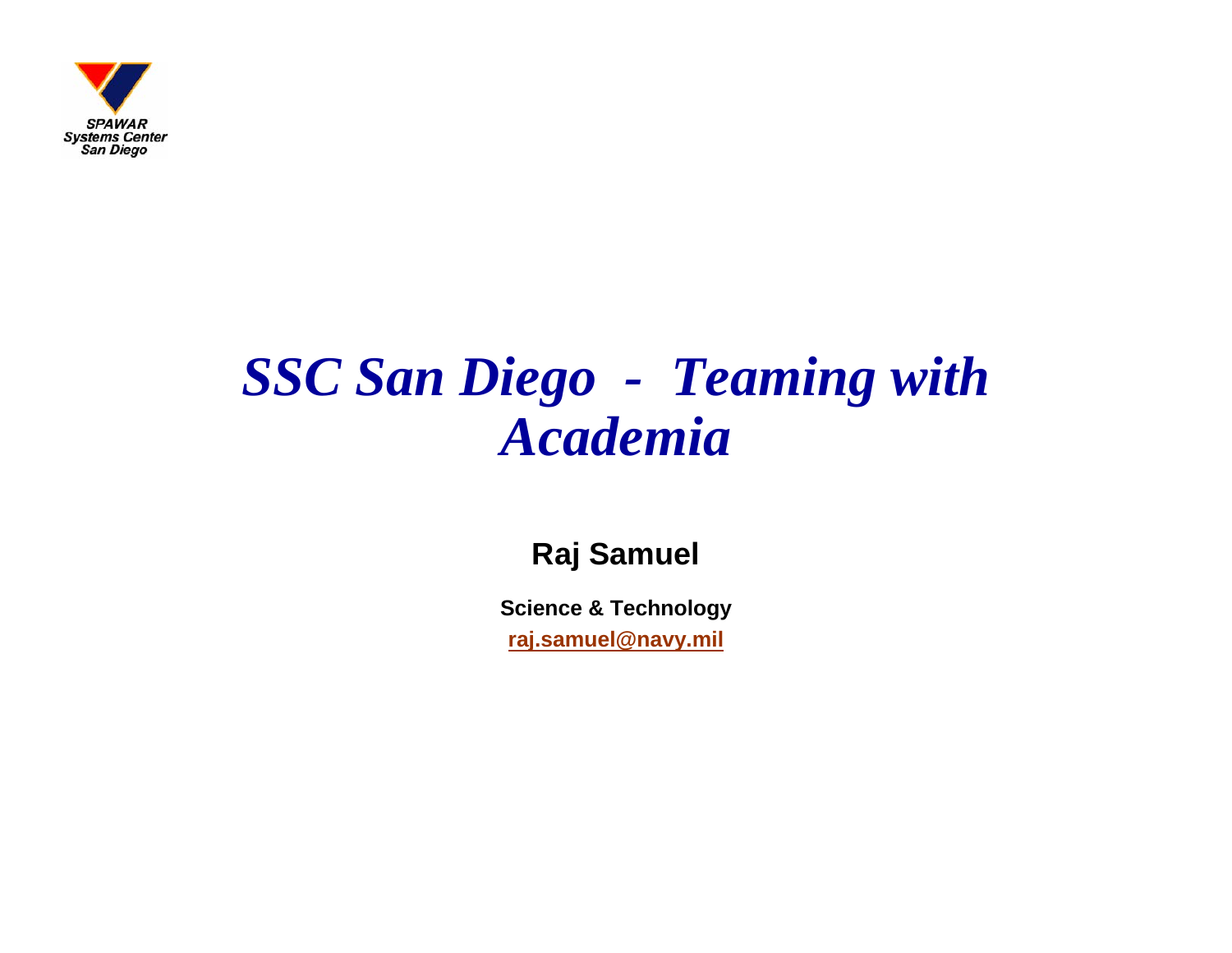

### *Shift in Comms Research….. % of IEEE papers published*



Source: Bob L ucky, Telcordia / SAIC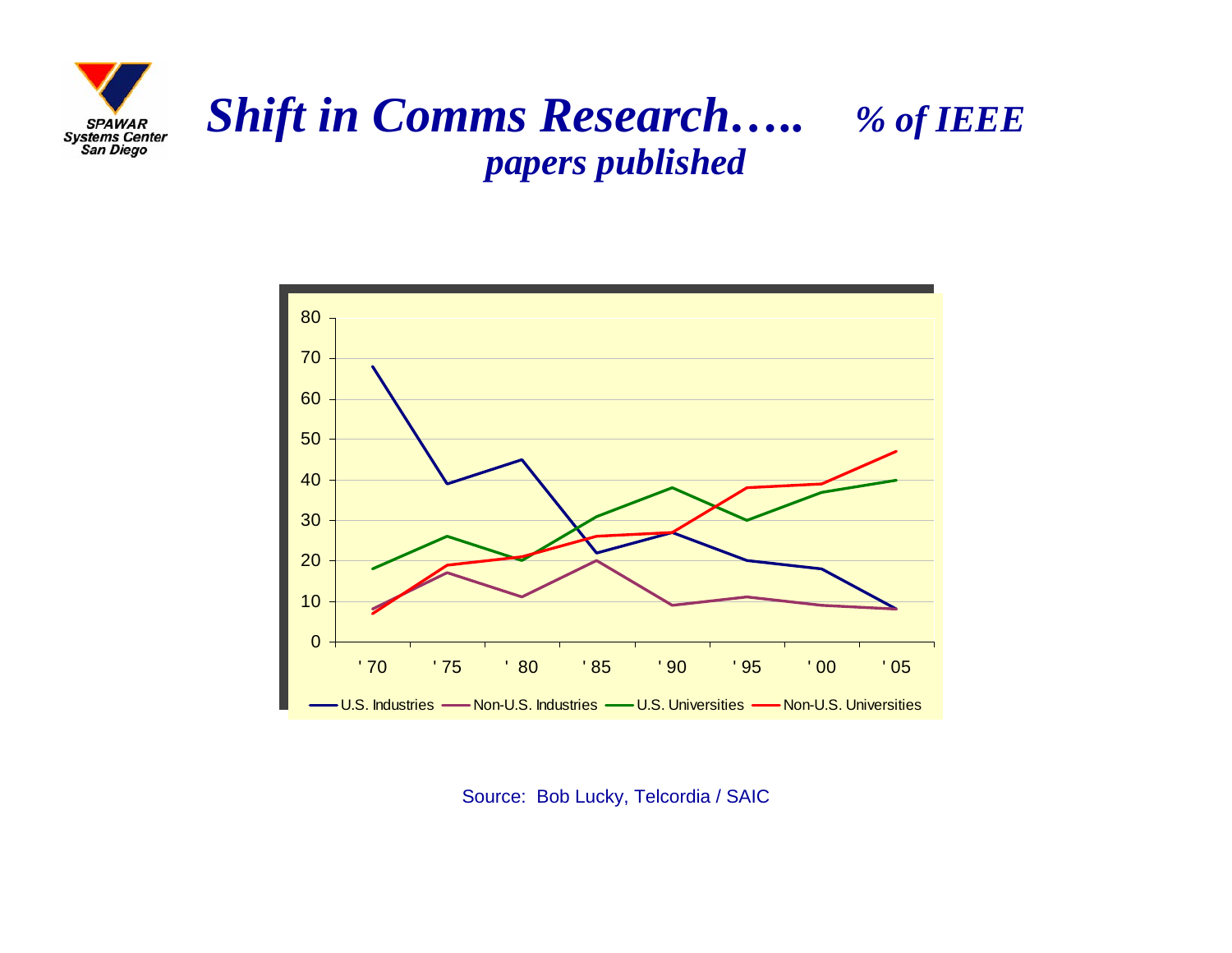

### *Cal ISI ..*

### California Institutes for Science & Innovation



- • **Launched in 2000 to support multi disciplinary research in biomedicine, bioengineering, nano systems, telecommunications and information technology**
- •**\$400M funded by state of California … 2X matching funds by Institutes**
- • **The 4 research centers operate as a partnership among the University, state government, and industry,**
	- Calit2 (**California Institute for Telecommunications and Information Technology)** 
		- » UC San Diego & UC Irvine
	- QB3 **(California Institute for Quantitative Biomedical Research)** 
		- » UC San Francisco, UC Berkeley & UC Santa Cruz;
	- CNSI **(California Nanosystems Institute)** 
		- » UCLA & UC Santa Barbara
	- CITRIS **(the Center for Information Technology Research in the Interest of Society)** 
		- » UC Berkeley, UC Davis, UC Merced, &UC Santa Cruz.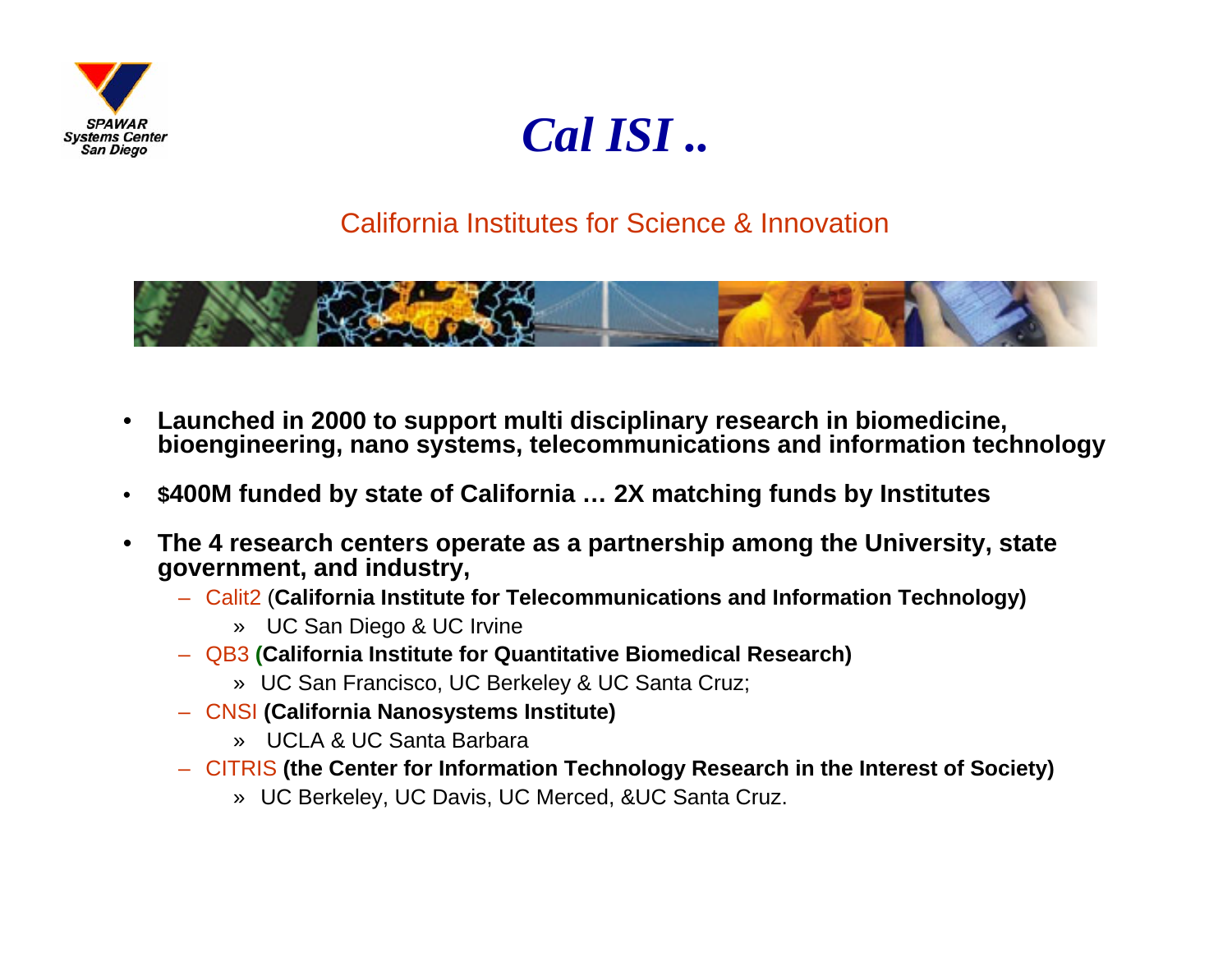

# *Jacobs School of Engineering*

- **Youngest & fastest rising engineering school**
- **# 2 in total research \$ per faculty**

**925K per faculty**

- **# 5 in the nation for federal R&D**
- **\$ 110M by Irwin Jacobs**

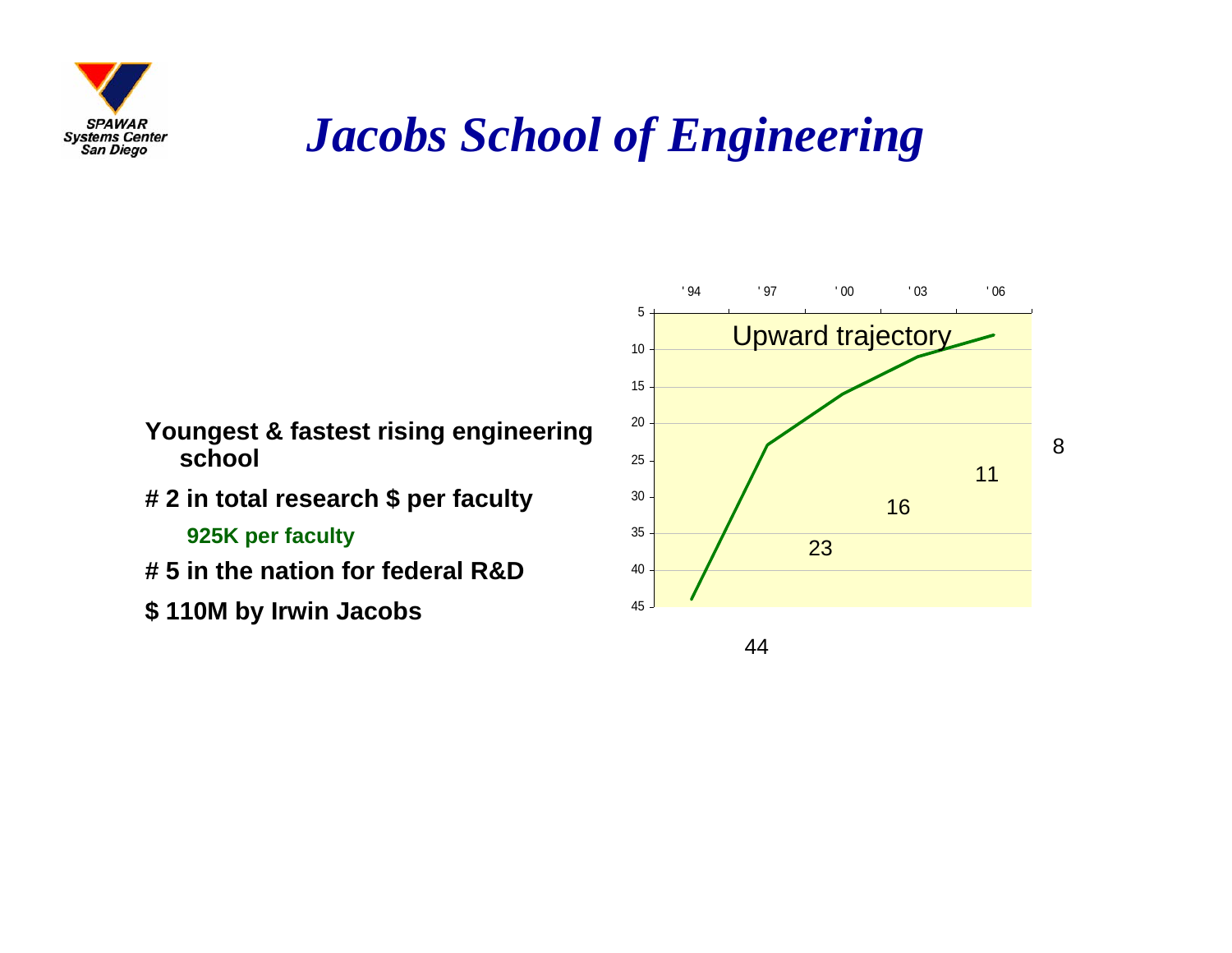

# *SSC – Calit2 Strategic Partnership*



- • **Calit2 "Lives in the Future" by:**
	- **Building Systems of Emerging Disruptive Technologies**
	- – **Integration of Technology Consumers and Producers**

• **To be the Nation's pre-eminent provider of integrated C4ISR solutions for warfighter decision superiority**



Extending the Internet throughout the Physical World

Provide collaborative and better solutions to the Fleet & Joint Warfighter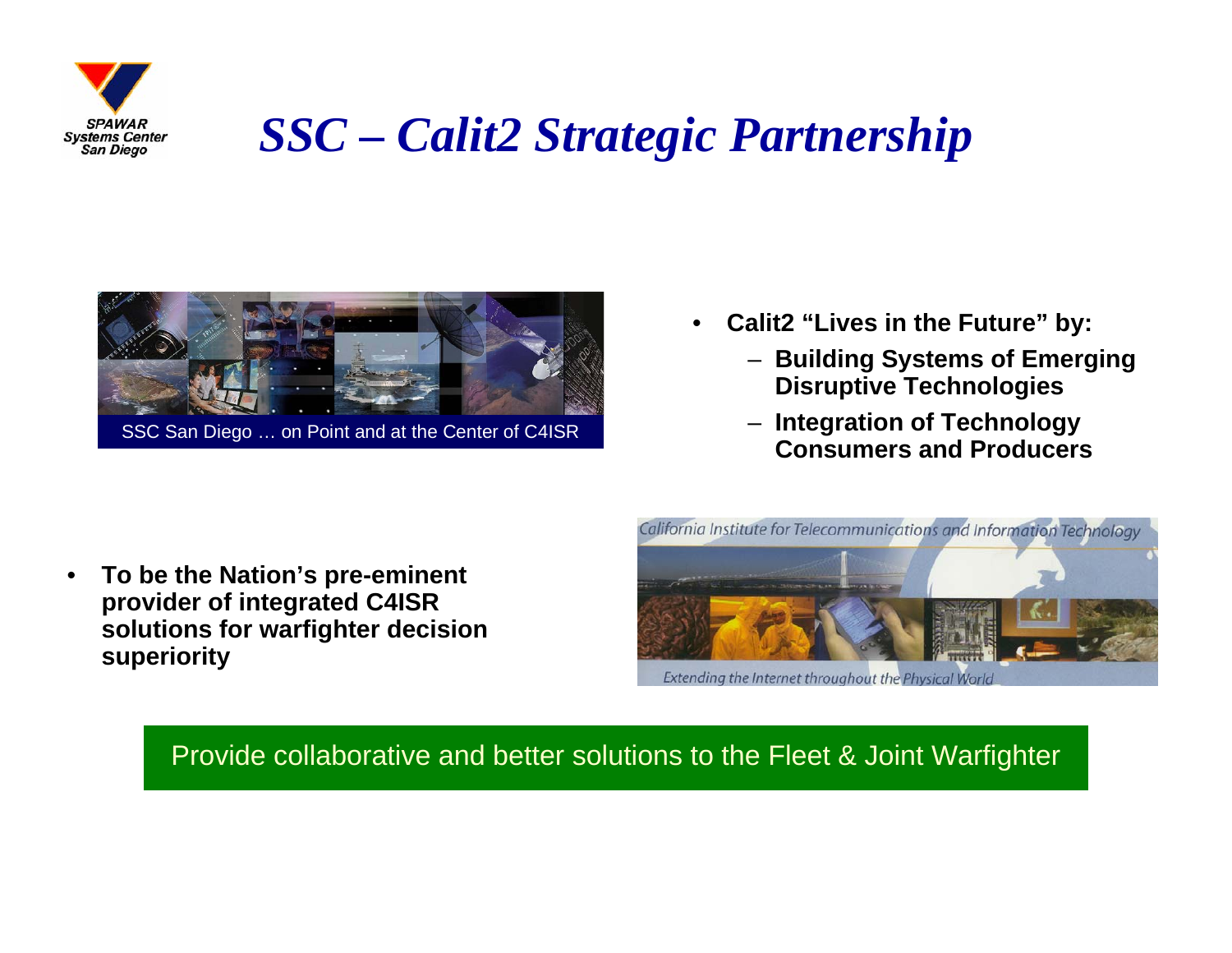

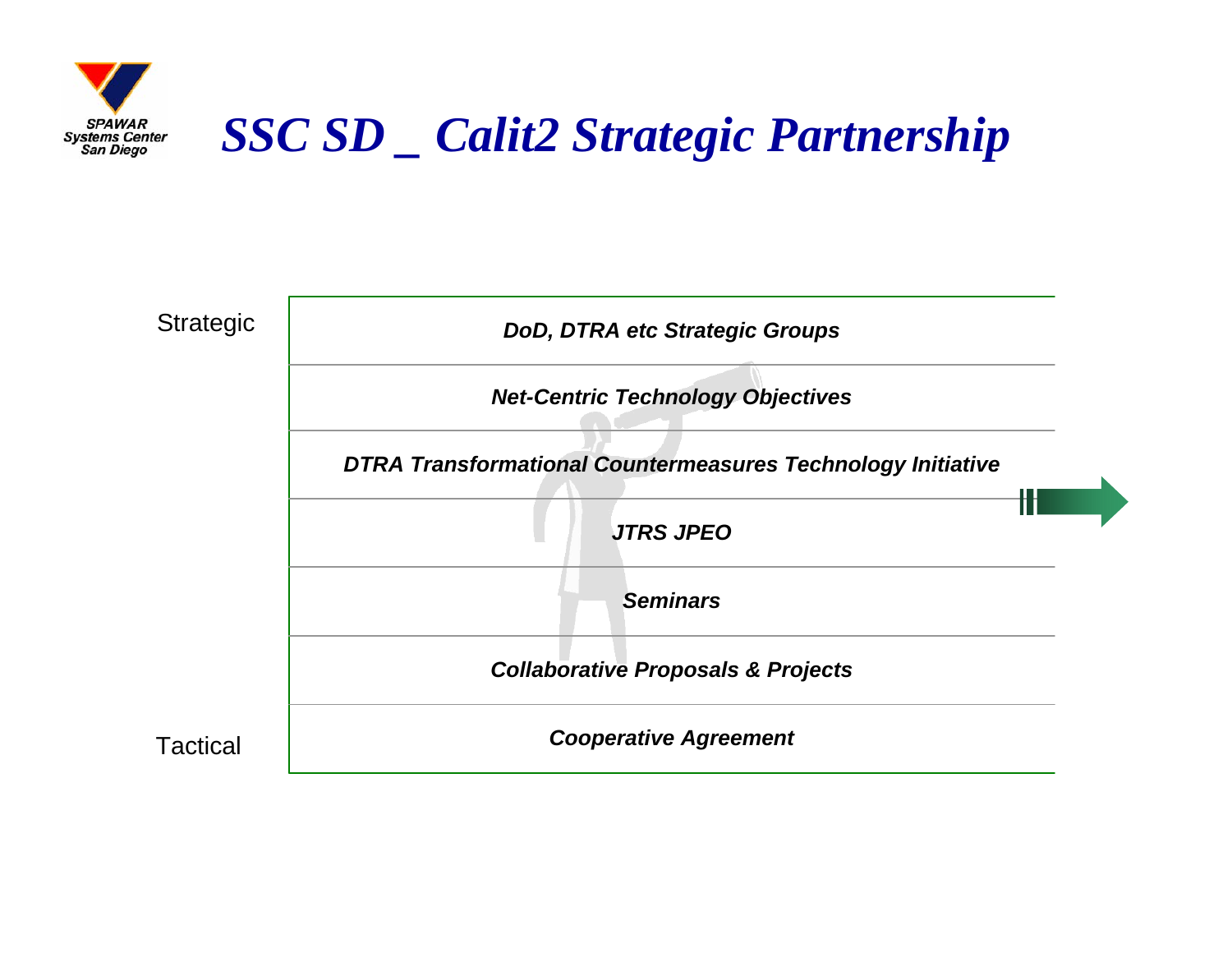

## *Collaborative work*

- • **Co-operative Agreement**
	- **the Federal Grant and Cooperative Agreement Act of 1977**
	- **assistance agreements in which substantial involvement between the DoD and the recipient is anticipated**
	- – **awards to universities to support research studies in subject areas consistent with the awarding agency's mission**



•**Agreement thru September 2009**

- • **Graduate Seminar**
	- **CSE 290: Service Composition in Ultra-Large Scale Systems**
	- – **Speakers (via VTC) from MIT, NCSU, NPS, SRI, SSC SD & Charleston, Vanderbilt & UCSD**
- • **JTRS Project .. FY08**
	- **Increment 3 networks and radios**
- • **DARPA .. BAA .. LANdroids Proposal ..Aug '07**
- • **ONR .. BEAMS Network CommsGathering .. May '07**
- • **DARPA .. RFI .. Feb 07**– **Assurable Global Networking**